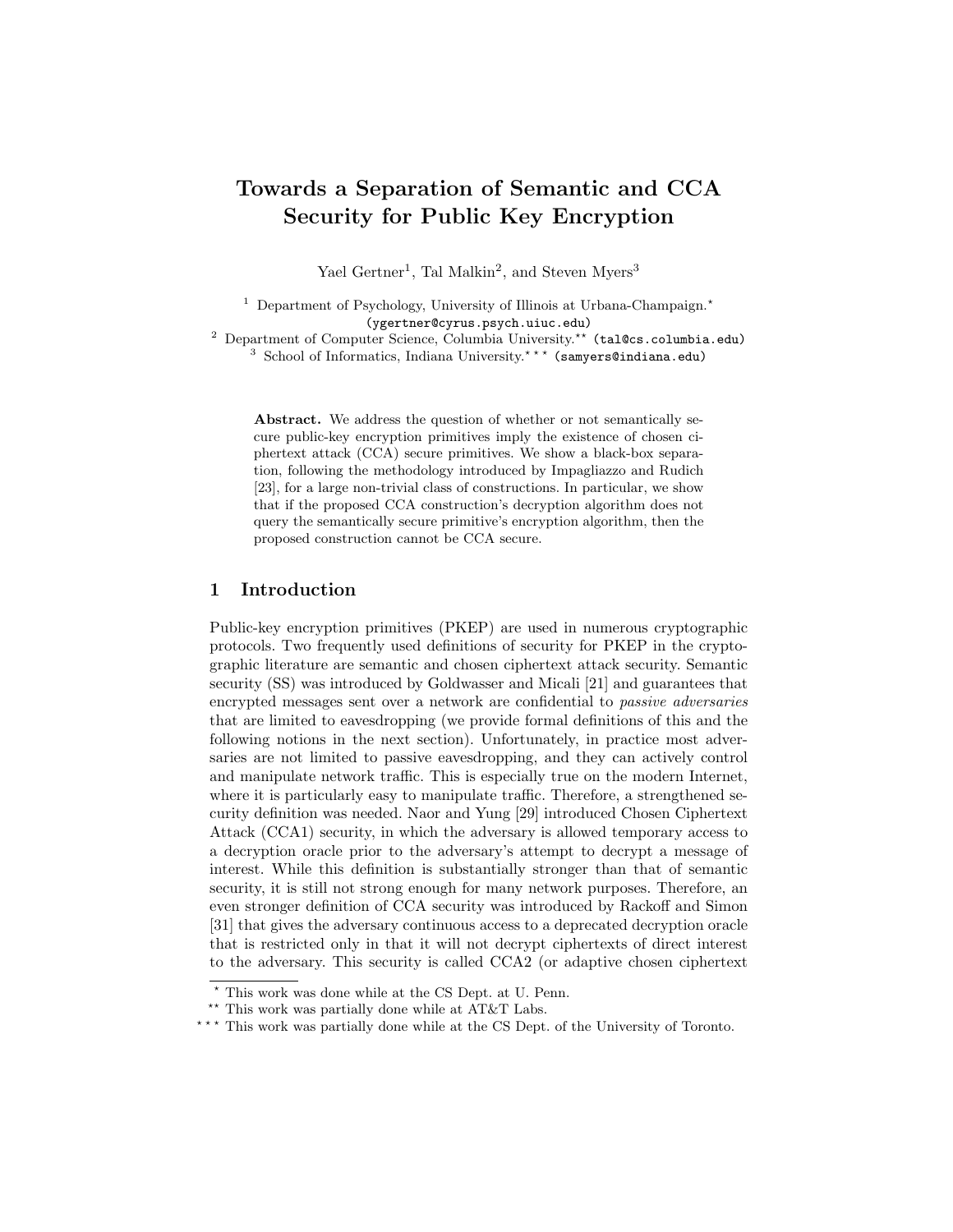attack) security, and is the security standard that most PKEP need to meet in many of today's cryptographic protocols. The first CCA2 secure PKEP was given by Dolev, Dwork, and Naor [11], followed by a large body of research on developing such protocols and understanding the security notion (c.f. [35, 10, 27, 7, 12]).

There are many known constructions of SS PKEPs based on general cryptographic assumptions such as trapdoor predicates[21], trapdoor functions[20, 21], and trapdoor permutations[9]. In addition, these constructions are blackbox and are relatively efficient. In contrast, all known constructions of CCA1 [29] and CCA2 [11, 27, 35] secure PKEPs from general cryptographic assumptions are based on only the existence of enhanced trapdoor permutations and are both non-black-box and inefficient due to their use of ZK or WI proofs.

In this paper we address the question of whether the weaker security requirement (semantic security) for public-key encryption, is in fact equivalent to the stronger requirement (chosen ciphertext attack security). That is, can any SS PKEP be used (without any further assumptions) to construct a CCA PKEP?

This is a natural question which is one of major open problems in cryptography in the last several years. To the best of our knowledge, the first explicit published posing of this as a problem is by Bellare et al. [4], while the most recent one is by Pass, shelat, and Vaikuntanathan [30]. In fact, the latter work addresses a similar problem, and establishes a reduction from any SS PKEP to non-malleable SS PKEP, without any further assumptions (and in a non-black box way). Non-malleable PKEP is a somewhat weaker security requirement than that of CCA2 (in particular, it is equivalent [8] to a definition where the adversary is allowed a single, parallel CCA2 query). As the authors of [30] discuss, their result does not generalize to a construction for general CCA security, which remains an interesting open question.

In sum, the current state of knowledge regarding the question we study, is that there is a construction of CCA PKEP from SS PKEP with additional assumptions, as well as a (non-black-box) construction of (the weaker) NM PKEP from SS PKEP without any further assumptions. It is not known whether there is an equivalence (whether through a black-box or a non-black-box construction) between SS PKEP and CCA PKEP.

As will be explained below, we show a black-box separation between semantic and CCA1 security for a large interesting class of constructions. This can be interpreted as evidence toward a negative answer to our question, or as guidance toward a positive answer (a reduction).

## 1.1 Black-Box Reductions and Separations

The existence of most modern cryptographic primitives implies  $P \neq \mathcal{NP}$ , and thus is currently too difficult to prove unconditionally. Instead, cryptographers put a great deal of effort into constructing more complex primitives from simpler ones that are assumed to exist. In such constructions (reductions), if we assume primitives of type  $P$  exist and wish to show that a primitive of type  $Q$  exists, then we provide a construction C such that  $C(M_P)$  is an implementation of Q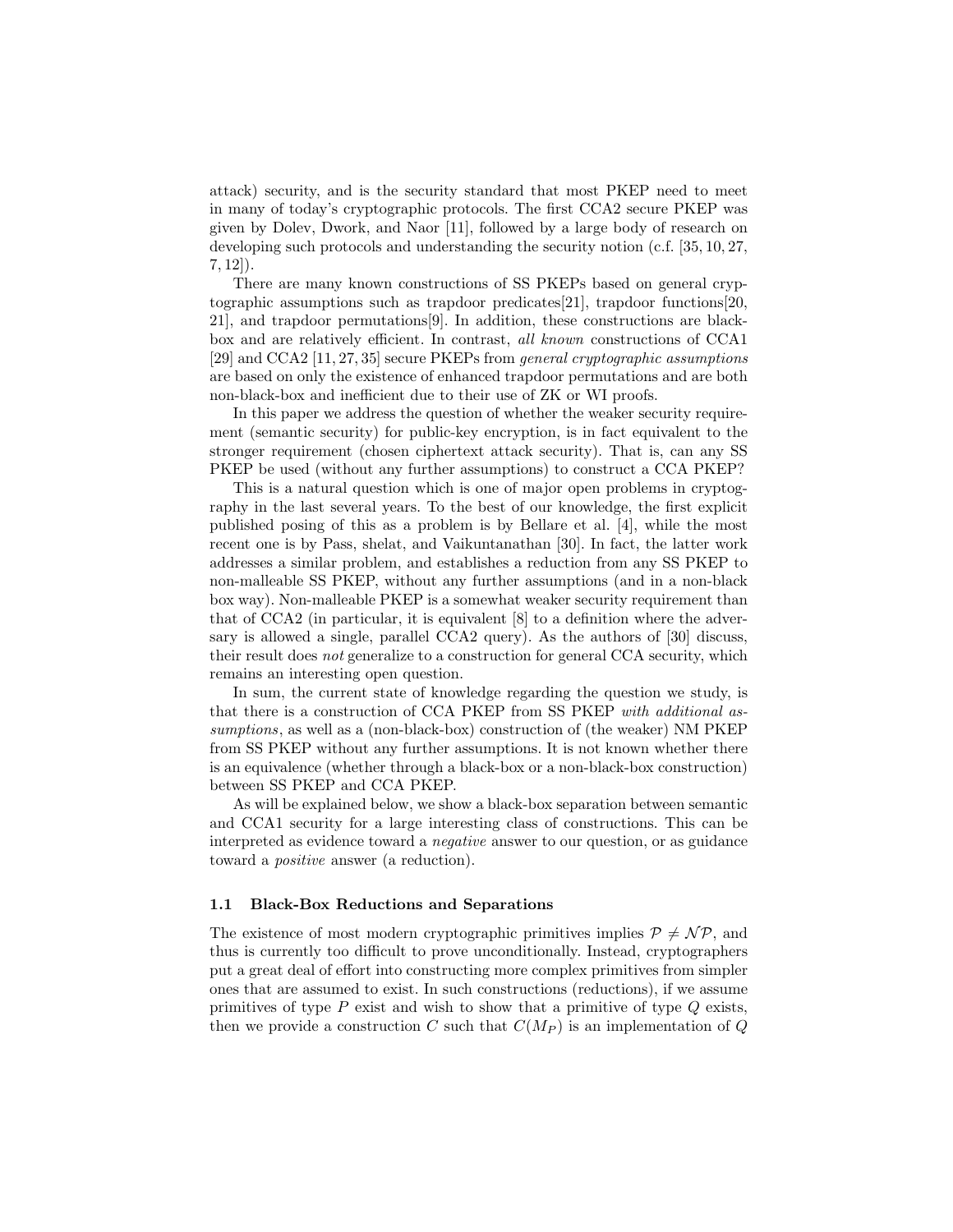whenever  $M_P$  is an implementation of  $P$ . This is proved by showing that any supposed adversary  $A_Q$  breaking  $C(M_P)$  as an implementation of  $Q$ , can be used for an adversary algorithm  $A_P$  breaking  $M_P$  as an implementation of  $P$ .

However, almost all constructions in modern cryptography are black-box (for example, the equivalence of one-way functions, weak one-way functions, PRNG's, PRFG's, PRPG's and digital signatures [19, 22, 26, 28, 33].) This means, intuitively,<sup>4</sup> that the construction C of Q uses the implementation  $M_P$  of P as a black box (or oracle), without using the algorithmic description (actual code) of the construction. Moreover, the proof constructs the adversary  $A_P$  which uses the adversary  $A_Q$  in a black-box manner (again, using it just as an oracle, without looking at its actual code).

While it is not clear how to prove a *negative* result, namely that there exist no reduction of primitive  $Q$  to primitive  $P$ , Impagliazzo and Rudich [23] initiated a methodology for proving that no black-box reductions exist. Specifically, their methodology involved proving that no relativizing reduction exists (note that black box reductions must relativize). This is done by exhibiting an oracle relative to which an implementation of  $P$  exists, while an implementation of  $Q$  does not.<sup>5</sup> Using this methodology, [23] proved a black-box separation between key agreement and one-way functions. A line of subsequent works used this methodology or new variants to show black-box separations among various other cryptographic primitives (c.f. [34, 6, 36, 24, 16, 17]), and to show that black-box constructions suffer from inherent efficiency limitations [25, 14, 15].

Non-Black-Box Constructions. We note that while the vast majority of constructions in cryptography are black-box, there are several results that are nonblack-box (importantly, all known constructions of CCA secure PKEP from generic assumption are non-black-box). Many of these constructions are based on using Zero-Knowledge (ZK) or Witness Indistinguishable (WI) proofs (both interactive and non-interactive) in the construction.<sup>6</sup> These proofs are often used

<sup>4</sup> There are actually several subtleties and different types of black-box reductions of varying strengths, c.f. [32]. However, this intuitive description suffices for our presentation purposes here.

<sup>&</sup>lt;sup>5</sup> Even here it's not immediately clear how to make this approach work, since the construction and its proof of security could always ignore the presence of the oracle and independently realize the primitive Q. To address this problem, Impagliazzo and Rudich [23] give a model in which one can prove separations modulo some major results in complexity theory. In their model they begin by assuming that  $P = \mathcal{NP}$ , and adding an oracle  $O$  relative to which  $P$  exists and  $Q$  does not, implying that a black-box reduction would yield a proof that  $P \neq \mathcal{NP}$ . Subsequent work, starting with Simon [36], used a stronger approach that embeds a PSPACE complete portion into the oracle O before proving that relative to  $O$  P exists but  $Q$  does not. This yields an unconditional proof that no relativizing (and thus no black-box) reductions exist. Other subsequent work (e.g. [17]) relaxed this approach to obtain a weaker black-box separation methodology.

 $6$  Perhaps the only exception is the works of Barak [2, 3] who has shown the existence of some protocols that are non-black-box, and that do not make use of ZK techniques.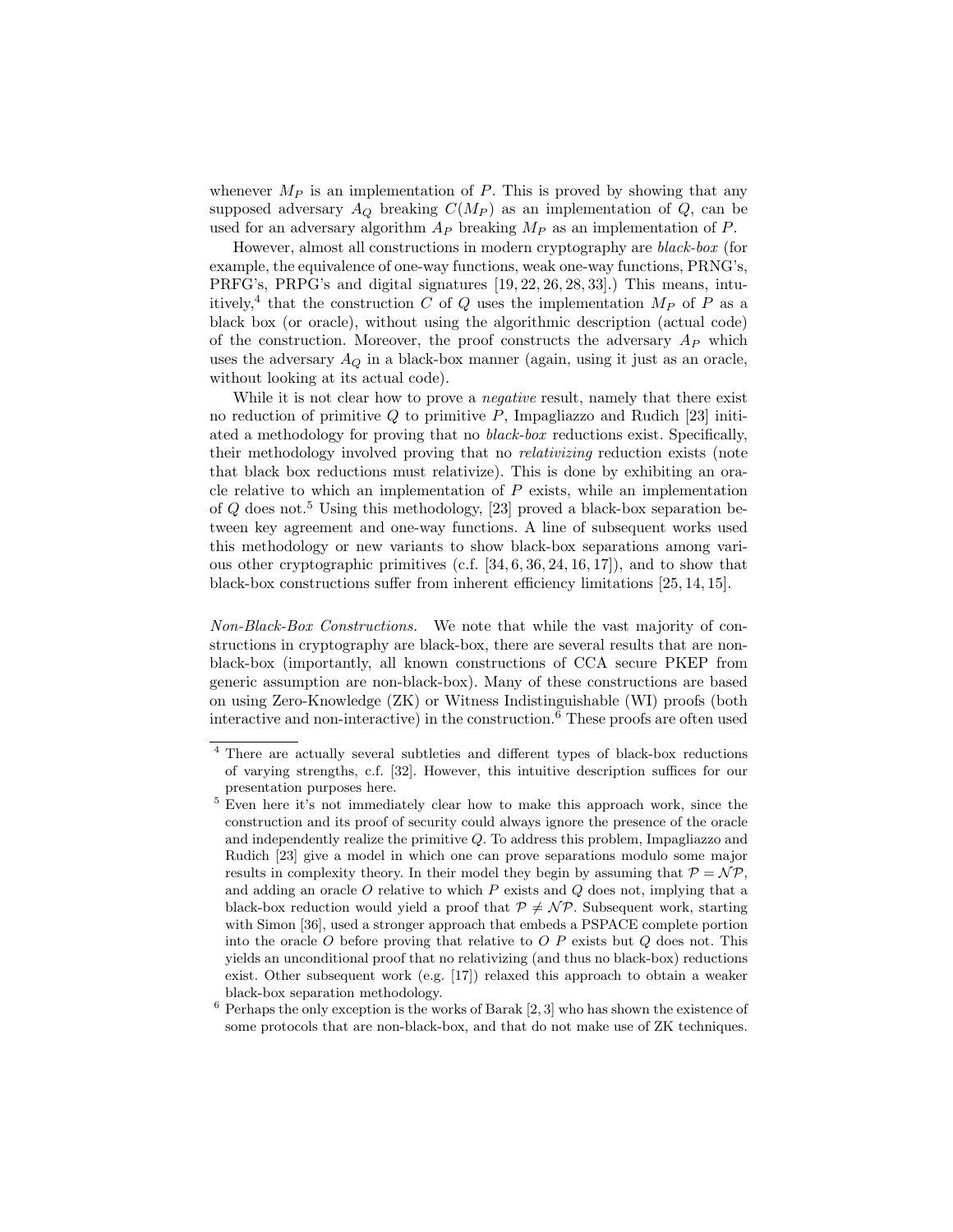to prove some property about the circuit description of a cryptographic primitive, and thus require the primitive to have a circuit description, and so are not black-box. Examples of such constructions include the development of PKEP that are secure against chosen ciphertext attacks [29, 35], assuming (enhanced) trapdoor permutations exist<sup>7</sup>. Unfortunately, the protocols that perform such proofs are invariably far too inefficient for practical deployment of the resulting cryptographic primitive (although, they are still polynomial time, they are of a degree that is too large to be practical), thus further justifying the quest for black-box constructions.

The Meaning of Black-Box Separations in Cryptography and Our Scenario In general, a black-box separation can be interpreted as evidence that a reduction of  $Q$  to  $P$  is unlikely using current techniques, or at least that it is unlikely to be efficient (as black-box reductions seem to be much more efficient than nonblack-box ones). Such results may also be viewed as guiding which approaches to take when trying to actually prove a reduction exists. We refer the reader to the previous literature on black-box separations, e.g. [23, 32], for a more indepth discussion of the meaning and importance of black-box separations in cryptography.

In the particular scenario of the black-box constructions of CCA secure PKEP from SS secure ones, we can view a separation as pointing to several possibilities:

- The need to develop some form of appropriate ZK or WI proofs based on semantic security (and such a direction is attempted in [30]), but such constructions are still likely to be inefficient.
- The need to develop more non-black-box techniques that are more efficient and applicable to the scenario of public-key encryption.
- In the failure of the latter two points, any construction of a CCA secure primitive derived solely from the hardness of a SS secure PKEP will be inefficient, or need to take into account specifics of the assumption that are not generic. For instance, any CCA cryptosystem based on SS PKEP proposed by Ajtai and Dwork [1], that results from the assumed hardness of a lattice problem, will either be too inefficient to be practically useful due to the need to use inefficient non-black-box techniques, or will require a unique construction whose proof of security relies on specific properties of the lattice assumption. This direction might include finding efficient ZK or WI proofs based on the specific hardness assumption under consideration.

#### 1.2 Our Contributions

We prove the following:

<sup>7</sup> Both of these results actually only need the requirement that certain types of noninteractive zero-knowledge proofs exist, and these proofs are known to exist relative to enhanced trapdoor permutations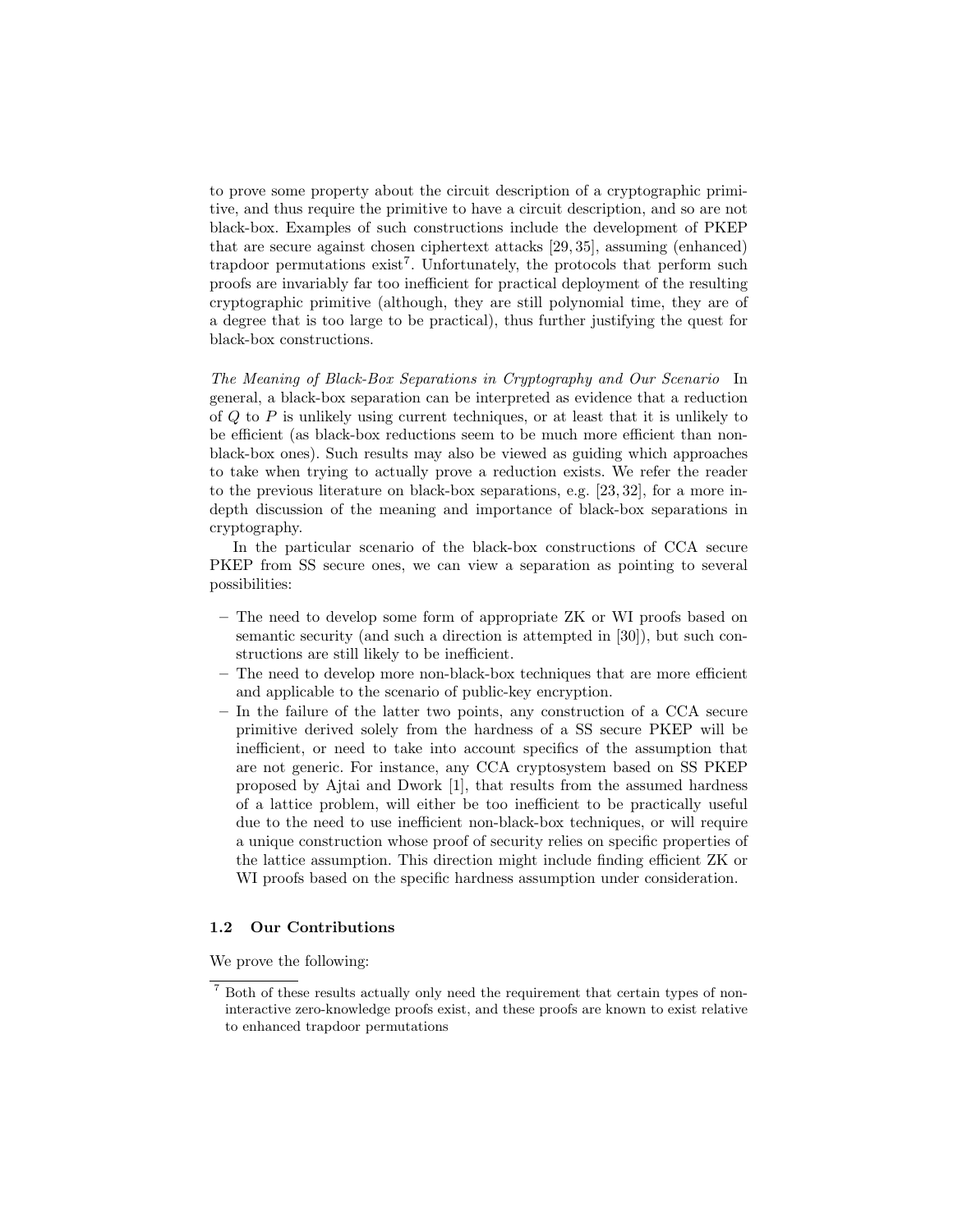Theorem (informal statement): There exists no black box reduction that from a given SS PKEP  $(g, e, d)$  constructs a CCA1 secure scheme  $(G^{g,e,d}, E^{g,e,d}, D^{g,d})$ 

We call such reductions (where the new primitive's decryption algorithm does not query the underlying primitive's encryption algorithm) shielding reductions. Our result, then, rules out any shielding black box reductions of CCA1 PKEP to SS PKEP. Consequently, the only possible constructions of a CCA1 (and thus also of CCA2) secure PKEP from a SS PKEP must either be non-black-box, or have its decryption algorithm use the encryption algorithm of the underlying scheme in an essential way.

Our Model and Proof Technique. The proof essentially follows the IR [23] methodology, showing that there is no (shielding) black-box reduction. This is done by introducing an oracle  $\mathcal O$  relative to which there exists a SS PKEP  $\mathbf{O} = (\mathbf{g}, \mathbf{e}, \mathbf{d})$ , but no CCA secure PKEP  $(\mathbf{G}^{\mathbf{O}}, \mathbf{E}^{\mathbf{O}}, \mathbf{D}^{\mathbf{g}, \mathbf{d}})$  exists relative to  $\mathcal{O}.8$ Our oracle  $\mathcal O$  includes  $(g, e, d)$ , where  $g, e$  are random functions. If there were no other parts to the oracle, the proof of semantic security would be immediate, but then O would in fact be CCA secure as well. Thus, we add more "weakening" components to  $\mathcal{O}$ , which make the proof of semantic security a little harder but still relatively simple, but make O and any other candidate scheme  $(\mathbf{G^O}, \mathbf{E^O}, \mathbf{D^{g,d}})$  vulnerable to CCA1 attacks. The latter is the technical heart of the proof, which is quite complex. We chose to expand on the intuition and main ideas of the proof. The full proof with all technical detail appears at [18].

For clarity of presentation, we start by thinking of all participants as being computationally unlimited, but restricted to making a polynomial number of polynomial sized oracle queries to the oracle  $\mathcal{O}$ . This already gives an interesting result, and encompasses all the main issues in the proof. Because the constructed adversary in the proof only uses more than a polynomial amount of time (i.e. its computationally unlimited powers) to search for and randomly choose efficiently verifiable strings, it is therefore possible to remove the requirement of computationally unlimited parties and replace it with the ability of randomly choosing  $\mathcal{NP}$  witnesses. The proof can then be extended to support computationally bounded parties, by adding a PSPACE complete component to the oracle (or assuming  $\mathcal{P} = \mathcal{NP}$ ), achieving the standard separation model of [23] and most subsequent work.

It may seem that if a construction of a CCA secure scheme  $(G, E, D)$  from any SS scheme  $(g, e, d)$  exists, it would be unnatural for  $D$  to call e. After all, e is intended to be used by parties that do not require knowledge of any secret keys, thus using it in an essential way for a decryption algorithm seems counter intuitive.

However, we show that relative to our oracle  $\mathcal{O}$ , there is in fact a CCA2 secure scheme, where **D** uses **e** (namely a non-shielding black-box construction).

<sup>8</sup> This does not exactly follow the IR methodology, because it does not rule out any relativizing reductions (as the new primitive's  $(G, E, D)$  algorithms do not have access to the entire oracle  $\mathcal{O}$ , only to the underlying primitive's algorithms). Nonetheless, it rules out all (shielding) black box reductions.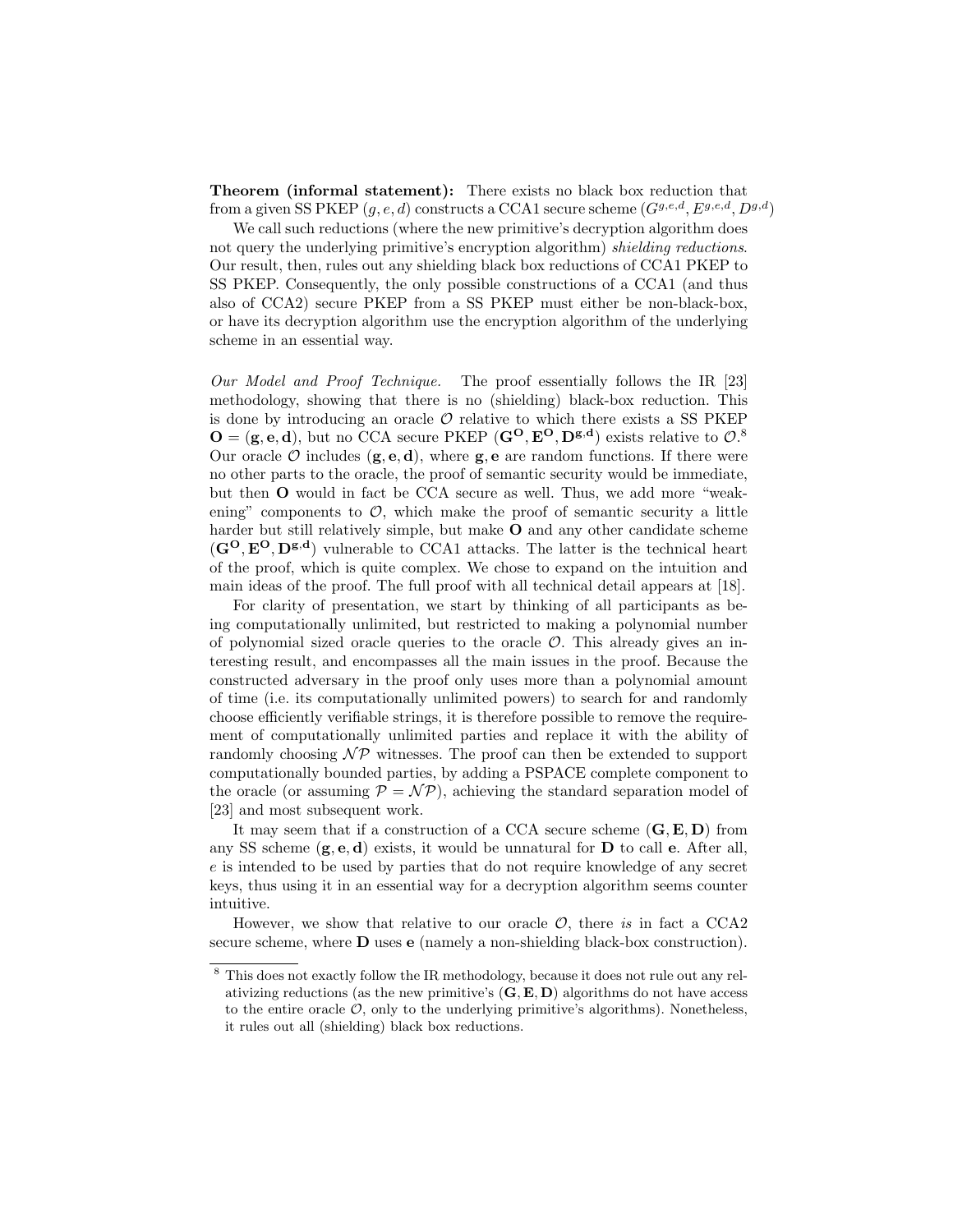The basic idea behind this scheme is the following (full details can be found in the full version [18]). To encrypt a message bit b with a random string r, first encrypt b using **e** with a public-key  $pk$  (and the randomness provided by the string r), and then encrypt all the individual bits of r as well using the same public-key, using new random strings derived deterministically from r (for example  $r+1, r+2, \ldots$ ).

This CCA2 secure (relative to our oracle) primitive implies that the shielding limitation on the decryption algorithm in our theorem is inherent for our oracle (and not just a gap in our proof analysis). On the other hand, note that this scheme is *artificial*, and makes heavy use of the fact that **e** is a random function, by using new random strings deterministically derived from  $r$  (this technique is legitimate when the encryption function is truly random, but does not work in general). In fact, based on standard hardness assumptions, it is easy to show that there exist semantically secure PKEP relative to which the above construction does not achieve CCA2 security. Similarly, the construction of Fujisaki and Okamoto [13], which is a black-box construction of CCA PKEP from SS PKEP in the random oracle model, is also non-shielding, but this again heavily relies on the random oracle property.

This leaves open the possibility of using the weaker form of black-box separation of [17] to separate CCA1 security from semantic security without any restrictions on the black box reduction.<sup>9</sup>

We feel that closing this gap and answering whether a black box reduction where the CCA decryption algorithm does invoke the SS encryption algorithm exists, is a very interesting and non-trivial problem for future research. While our work does not completely answer the question of whether CCA secure PKEP can be constructed from SS ones without any further assumptions, we do make significant progress toward that direction.

Organization. In Section 2 we formally define the notion of PKEP and the definitions of semantic, CCA1 and CCA2 security. This is followed in Section 3 by a description of our oracle construction, and a proof sketch that relative to such oracles with overwhelming probability there is an SS PKEP. In Section 4 we present our separation theorem and sketch its proof. In Section 5 we provide an example construction on which the various parts of the CCA1 attack are demonstrated, and in Section 6 we briefly discuss why our result transfers to the more tradition model that assumes  $P = \mathcal{NP}$  or that includes a PSPACE oracle.

<sup>&</sup>lt;sup>9</sup> In fact, using this weaker separation model of [17], we can show that there are no black-box reductions of CCA1 to semantic security for another non-trivial class of constructions, which includes the artificial example mentioned above. Specifically, this is the class where D does invoke e in a certain way, where for every successful decryption query  $\mathbf{d}(sk, c) \in \{0, 1\}$  there is a corresponding invocation of  $e(g(sk), *, *) = c$  (or very roughly, when D invokes e"in every possible opportunity"). The difficult case for which we do not know how to prove a separation, is the intermediate case where  $D$  (roughly) must invoke  $e$  in an essential way sometimes, but not other times.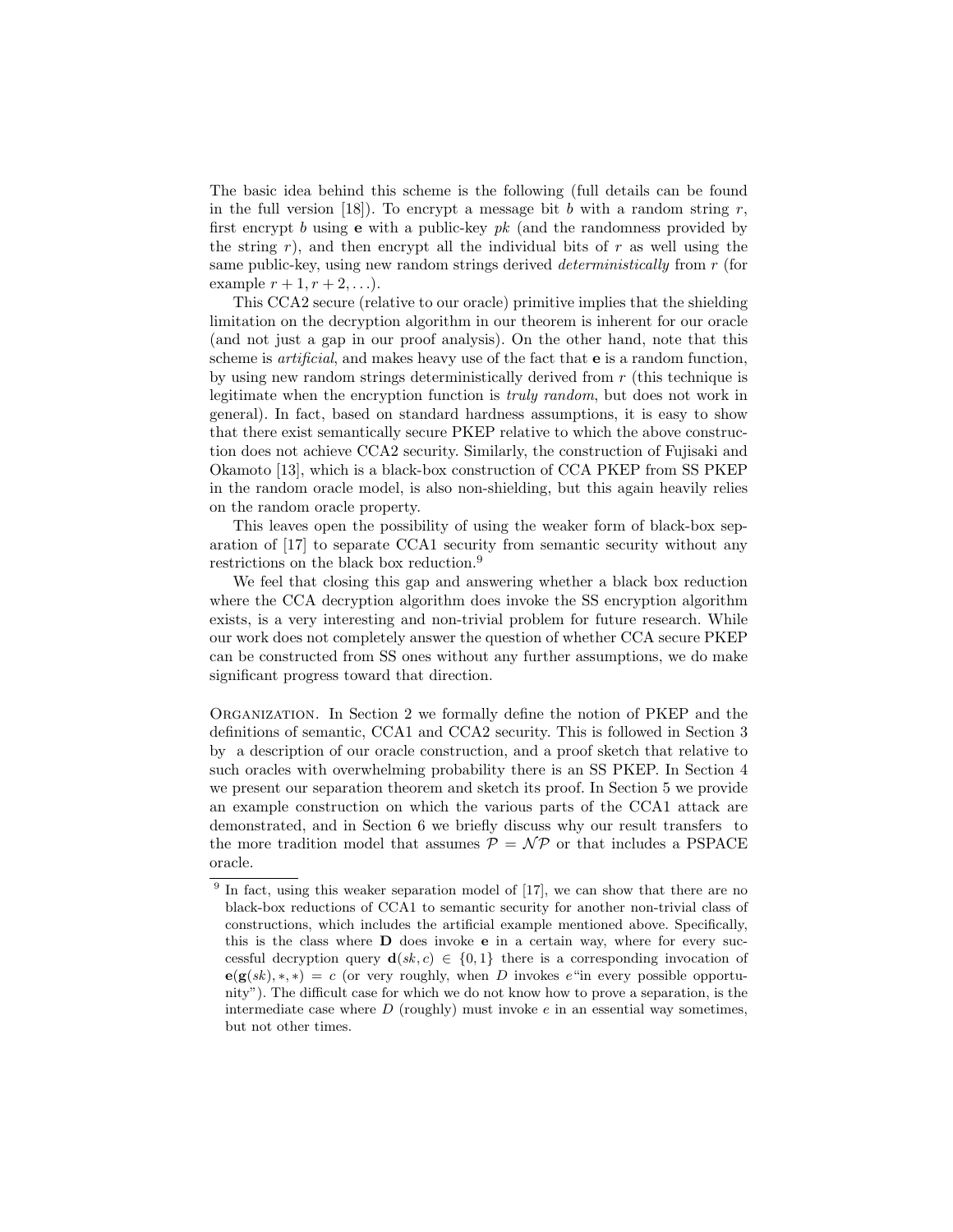# 2 Preliminaries and Definitions

#### 2.1 Notation

Given a set S we use the notation  $x \in_R S$  to denote the process of choosing x uniformly at random from S. Given a function  $f : \mathbb{N} \to \mathbb{R}$ , we say it is negligible if for all sufficiently large  $n \in \mathbb{N}$  and for all  $c \in \mathbb{N}$ :  $f(n) \leq n^{-c}$ .

#### 2.2 Definitions of PKEPs

Below we give the formal definitions of PKEPs and the notions of semantic, CCA1 and CCA2 security.

**Definition 1 (PKEP).** A public-key encryption primitive is a triple of  $(G, E, D)$ of algorithms: G and E are probabilistic while D is deterministic. Let  $p_1$  and  $p_2$ be polynomials specified by the PKEP.

- for every n, for every  $r \in \{0,1\}^n$   $G(r)$  outputs a pair of keys  $(sk, pk)$ .
- $−$  for every  $m \in \{0,1\}^{p_1(n)}$ , each string  $r' \in \{0,1\}^{p_2(n)}$  of coin tosses of E and pair  $(sk, pk)$  output by G on some input  $r \in \{0,1\}^n$ , it holds that  $D(sk, E(pk, m, r')) = b.$

We note that while this definition requires correct decryption our proof can be easily modified to allow for some error in decryption in any purported CCA1 construction.

Next, we give the definitions of semantic, CCA1 and CCA2 security. The definitions are presented concurrently.

**Definition 2.** Let  $\mathcal{E}P = (G, E, D)$  be a PKEP. Let  $A = (A_1, A_2)$  be a probabilistic adversary that is described in two parts, each of which has access to an oracle.

The PKEP  $\mathcal{E} \mathcal{P}$  is atk-secure, where atk  $\in \{SS, CCA1, CCA2\}$ , if there exists a negligible function  $\mu$  such that for every adversary  $A = (A_1, A_2)$  and for all sufficiently large  $n \in \mathbb{N}$ :

$$
\Pr_{\substack{s \in_R\{0,1\}^n, (pk, sk) \leftarrow G(s) \\ (x_0, x_1, \sigma) \leftarrow A_1^{O_1}(pk)}} [A_2^{O_2}(\sigma, c) = b] \le \frac{1}{2} + \mu(n),
$$
\n
$$
\lim_{b \in_R\{0,1\}^r \in_R\{0,1\}^{p_2(n)} c \leftarrow E(pk, x_b, r)}
$$

where  $\sigma$  represents state information communicated between the parts of the adversary, c represents a challenge ciphertext and :

- if atk=SS then  $O_1$  and  $O_2$  are the null oracle: the oracles give the empty response,  $\perp$ , to all queries;
- if atk=CCA1 then  $O_1(\cdot) = D(sk, \cdot)$ , and  $O_2$  is the null oracle;
- if atk=CCA2 then  $O_1(\cdot) = D(sk, \cdot)$ , and  $O_2(\cdot) = D(sk, \cdot)$  but modified on the encryption challenge so that  $O_2(c) = \bot$ .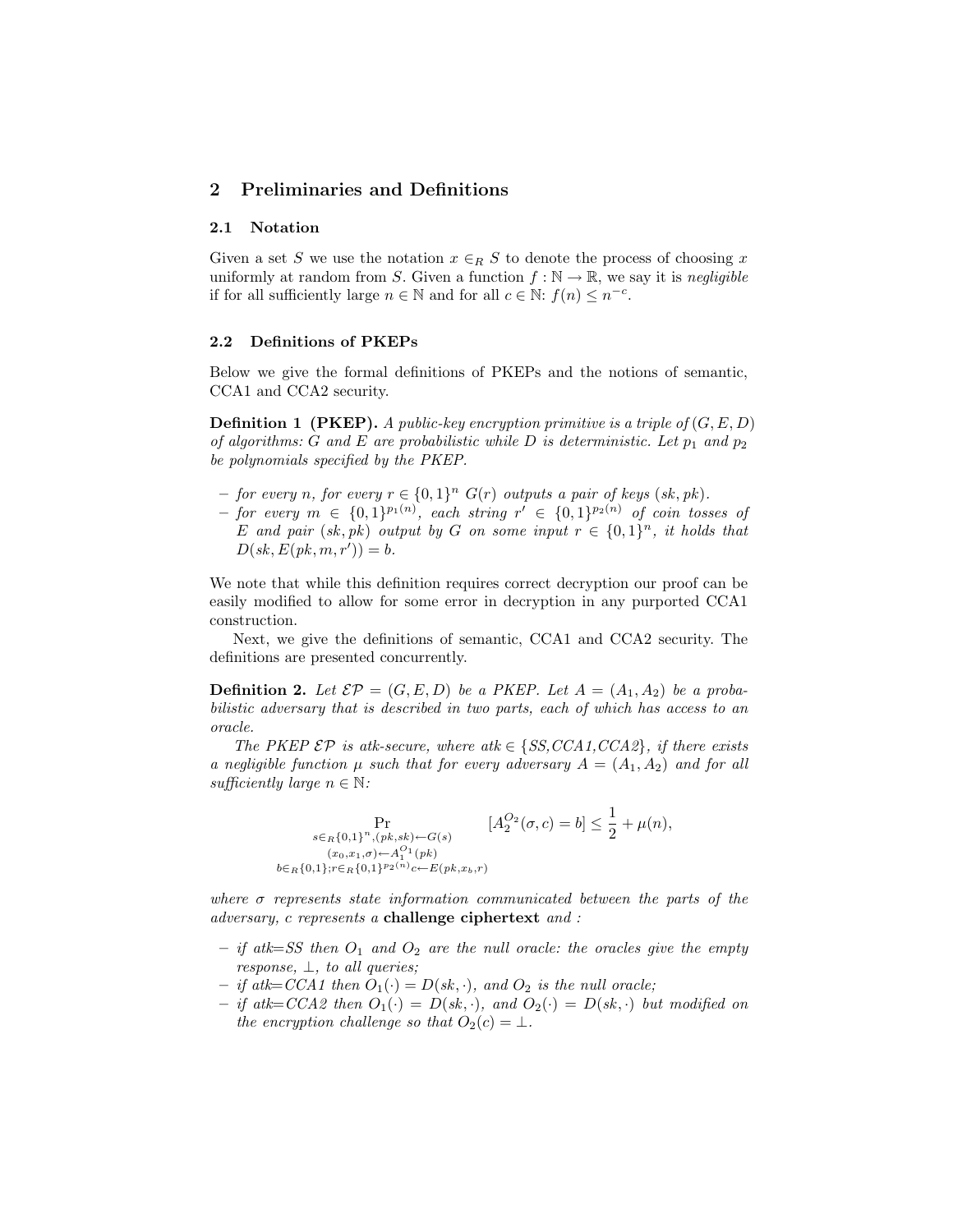In the case of SS and CCA1 security it is known that there are black-box reductions in both directions between PKEP that encrypt 1-bit messages and PKEP that encrypt  $n$ -bit messages (for the direction going from encrypting 1 to  $n$  bits, it is easy to see that the concatenation of independent encryptions works as a construction). We make use of this fact in our result, and focus on primitives that encrypt the message space of only one bit. Clearly the above definitions simplify slightly in this case (i.e.  $x_0 = 0$  and  $x_1 = 1$ ).

## 3 The Oracle

We define an experiment that produces an oracle that effectively implements a PKEP that is semantically secure but not CCA1 secure. We think of the oracle as consisting of 5 sub-oracles  $(g, e, d, w, u)$ , but this can easily be unified into one oracle by appropriate coding. This security of the oracle if achieved by effectively defining g, e to be appropriate random length increasing functions, and defining d appropriately, so that it can appropriately decrypt these function. This easily gives a secure PKEP, alas it is too secure (CCA2). Therefore, in order to weaken its security a fourth component of the oracle w is added which given a publickey pk for  $(q, e, d)$  will output an encrypted version of the secret-key. This is of no use to the adversary in the SS definition of security, but makes it trivial for a CCA adversary to break the primitive's security. Finally, a fifth sub-oracle u is added that gives the adversary the ability to determine the legitimacy of public-keys and ciphertexts (i.e., those that could legitimately be output by g and  $e$ ); this sub-oracle is not necessary for the result, but substantially simplifies an already technical proof.

Definition 3 (Oracle Distribution). Let  $\mathcal{O} = (\mathbf{g}, \mathbf{e}, \mathbf{d}, \mathbf{w}, \mathbf{u}) \leftarrow \Upsilon$  denote an oracle that is chosen randomly according to the distribution described below. For each  $n \in \mathbb{N}$  let:

- **g:**  $\{0,1\}^n \rightarrow \{0,1\}^{3n}$  be a random one-to-one function. (**g** generates public-keys given secret-keys.)
- **e:**  $\{0,1\}^{3n} \times \{0,1\} \times \{0,1\}^n \rightarrow \{0,1\}^{3n}$  where for every pk, the function  $e(pk,\cdot,\cdot)$ is a uniformly at random selected one-to-one function. (e takes a public-key, a message bit and a random string, and outputs a ciphertext.)
- **d:**  $\{0,1\}^n \times \{0,1\}^{3n} \rightarrow \{0,1,\perp\}$  where for every sk, c and b set  $\mathbf{d}(sk,c) = b$  if there exists an r such that  $e(g(sk), b, r) = c$ ; otherwise set  $d(sk, c) = \bot$ . (d) takes a secret-key and ciphertext and outputs the corresponding decryption.)
- $\mathbf{w}: \{0,1\}^{3n} \times \{0,1\}^n \to \{0,1\}^{3n \times n}$  where for each pk and j set  $\mathbf{w}(pk,j) = \bot$ if  $g^{-1}(pk)$  is undefined; otherwise, if  $g^{-1}(pk) = sk \stackrel{defn}{=} (sk_1, ..., sk_n)$ , set  $\mathbf{w}(pk, j) = \mathbf{e}(pk, sk_1, r_{pk,1,j}), \ldots, \mathbf{e}(pk, sk_n, r_{pk,n,j}),$  where for  $1 \leq k \leq n$  let  $r_{pk,k,j} \in_R \{0,1\}^n$ . (w takes a public-key and an index as input, and outputs a bit-by-bit encryption of the public-key's corresponding secret-key.)
- **u:**  $\{0,1\}^{3n} \times \{0,1\}^{3n} \rightarrow \{\top, \bot\}$  where for each pk and c set  $\mathbf{u}(pk, c) = \top$  if there exists an sk, b and r such that  $g(sk) = pk$  and  $e(pk, b, r) = c$ ; otherwise, set  $u(pk, c) = \bot$ . (u takes a public-key and a string, and determines if the string corresponds to an encryption relative to the public-key.)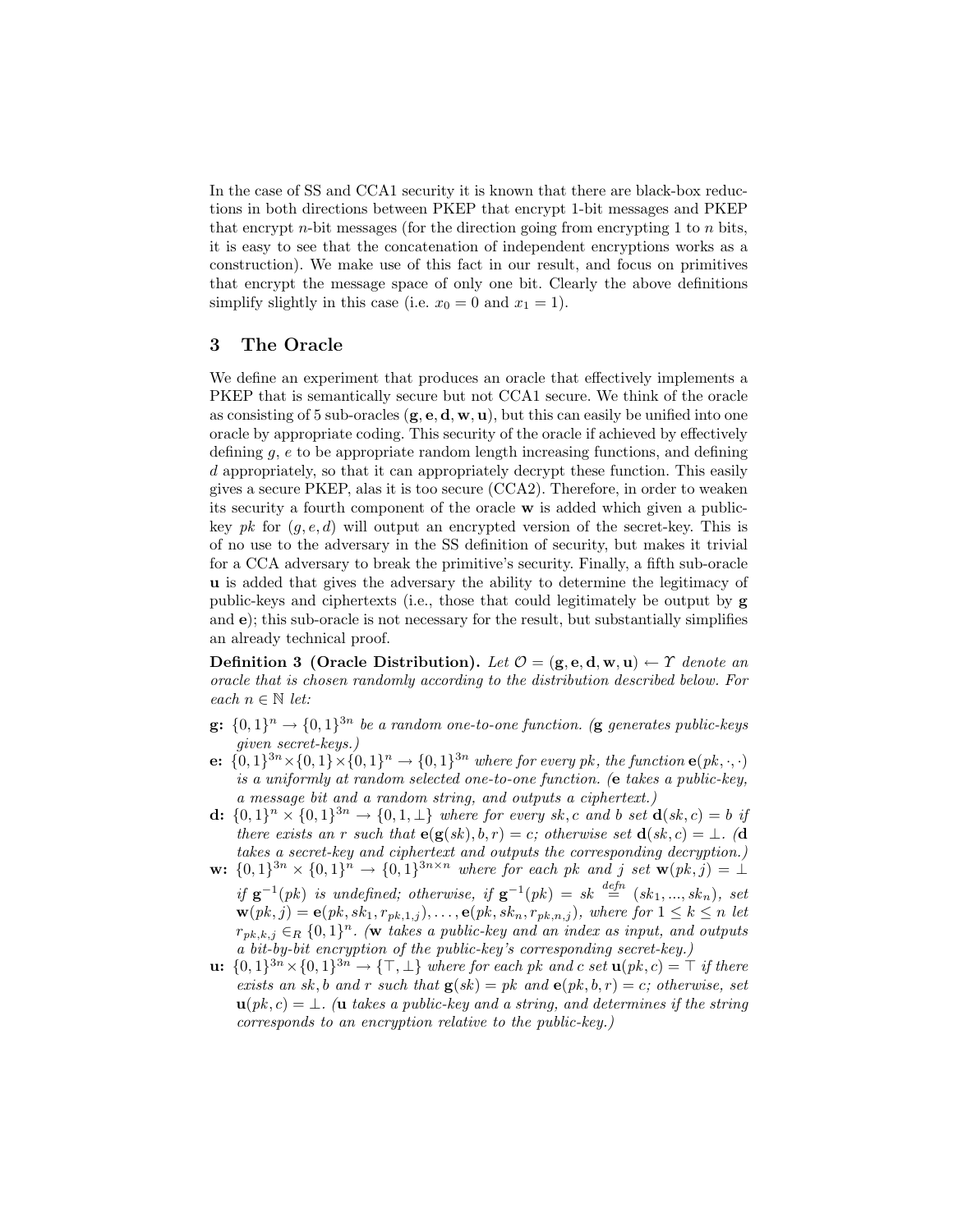NOTATION: In order to ease discussions of queries to an oracle  $\mathcal{O}$ , we briefly introduce some notation. Given an oracle  $\mathcal O$  we often say that  $\mathcal O = (\mathbf O, R)$ where  $\mathbf{O} = (\mathbf{g}, \mathbf{e}, \mathbf{d})$  denotes the sub-oracles corresponding to the encryption primitive, and  $R = (\mathbf{u}, \mathbf{w})$  corresponds to the security weakening sub-oracle w and the helper oracle **u**. We denote by  $(o, q)$  the query q to the sub-oracle  $o \in {\mathbf{g},\mathbf{e},\mathbf{d},\mathbf{w},\mathbf{u}}$  in  $\mathcal{O}$ . For example, we denote by  $(\mathbf{g}, sk)$  the query  $\mathbf{g}(sk)$ . Similarly, we denote by the pair  $( $o, q > r$ ) the response r to the query q$ made to the sub-oracle o. We call such a pair a query/response, and say a query/response  $( $o, q > r$ ) is consistent with  $o$  if  $o(q) = r$ . In cases where$ a query  $q = (v_1, ..., v_i)$  is represented by several semantically different strings  $v_1, \ldots, v_i$  we denote by  $( $o, v_1, \ldots, v_{j-1}, * , v_{j+1}, \ldots, v_i > 0$  the fact that there exists$ a  $v_i$  such that the oracle query  $\mathbf{o}(v_1, v_2, ..., v_i)$  was made and the response was r. For example  $(**e**, (pk, *, r) > c)$  represents the notion that there exists a bit  $b \in \{0,1\}$  such that  $(**e**, (pk, b, r) > c$  represents a query/response consistent with the sub-oracle e.

The following theorem states that this oracle provides semantic security for the PKEP  $(g, e, d)$ .

Theorem 1. For every oracle adversary A limited to a polynomial number of oracle queries, there exists a negligible function  $\mu$  such that for all sufficiently large n:

$$
\Pr_{\mathcal{O}\leftarrow\varUpsilon} \left[ \Pr[A^{\mathcal{O}}(pk, c) = b] \le 1/2 + \mu(n) \right] \ge 1 - 1/2^{n/2}
$$

where the interior probability is over the choice of  $sk \in_R \{0,1\}^n$ ,  $b \in_R \{0,1\}$ ,  $r \in_R$  $\{0,1\}^n$  and any coin flips performed by A. Further,  $pk = g(sk)$  and  $c = e(pk, b, r)$ .

**Proof Sketch:**If  $\mathcal O$  consisted of only the sub-oracles  $g$ , e and d, then security would follow directly from their probabilistic construction (in a way which is by now standard, c.f.  $[23, 16]$ . To ensure that **w** and **u** do not destroy this security, it is shown that the adversary can effectively simulate the responses of these oracles. An adversary can simulate the response to a query  $\mathbf{u}(pk, c)$  by outputting b if there has been a previous query/response ( $\lt e$ ,  $pk$ ,  $b$ ,  $\lt \gt$ ,  $c$ ), and otherwise outputting  $\perp$ . When b is output the simulation is clearly correct, and when outputting  $\perp$  the simulation is correct with high probability, as the ability of the adversary to find a value c such that  $e(pk, *, *)^{-1}(c) \neq \emptyset$  is negligible (in n) due to the random selection of e (again, following a standard argument). Similarly,  $\mathbf{w}(pk, i)$  can be simulated if there has previously been a query/response of the form  $(**g**, *sk*>, *pk*)$  by outputting a random encryption of sk, and otherwise outputting ⊥.

It is not hard to verify that  $(g, e, d)$  is not secure against a CCA1 attack: The adversary  $A_1$  takes the input pk, queries  $\mathbf{w}(pk, 0)$  to get an encrypted version of  $sk$ , and then uses its CCA1 access to the decryption oracle to decrypt  $sk$ . sk is then passed to  $A_2$ , which uses it to evaluate and output  $\mathbf{d}(sk, c)$ . In the next section we show that in fact any shielding construction is vulnerable to a (possibly much more complex) CCA1 attack.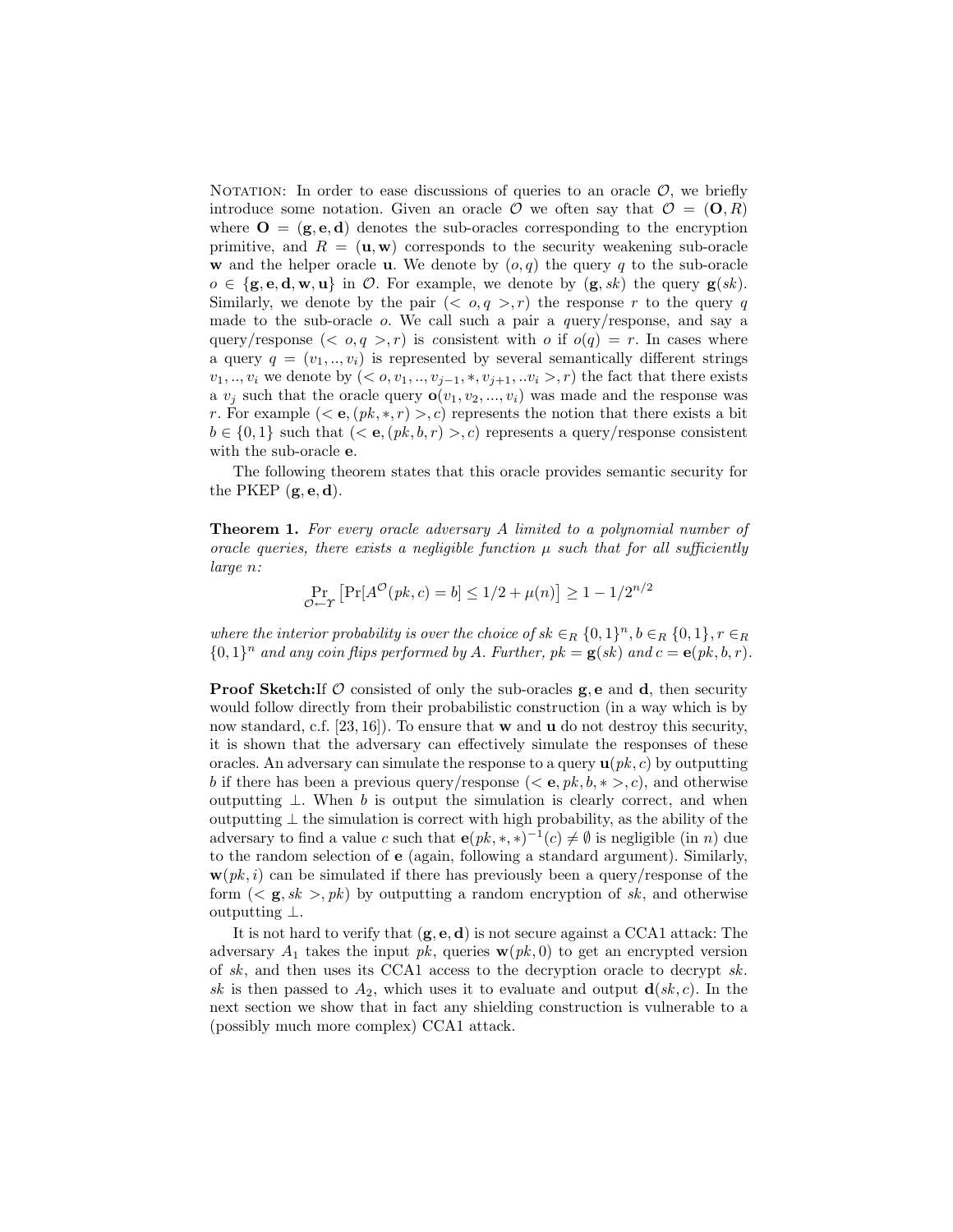### 4 The Separation

#### 4.1 A Large Class of Constructions: Shielding Reductions

In order to state a proper theorem that provably restricts the class of blackbox constructions capable of being CCA1 secure, this class needs to be formally defined. Let  $O = (g, e, d)$  be a semantically secure PKEP. We will consider constructions  $(\mathbf{G}^{\mathbf{O}}, \mathbf{E}^{\mathbf{O}}, \mathbf{D}^{\mathbf{O}})$  of PKEPs that are purportedly CCA1 secure. We require that there exist constants  $\rho_0$ ,  $\rho_1$ ,  $\rho_2$  and  $\rho_3$  such that for all sufficiently large  $n \in \mathbb{N}$  we have:

 $-\mathbf{G}^{\mathbf{O}}: \{0,1\}^{n} \to \{0,1\}^{n^{\rho_0}} \times \{0,1\}^{n^{\rho_1}}$ .  $(\mathbf{G}^{\mathbf{O}}(S) = (SK, PK))$  $-\mathbf{E}^{\mathbf{O}}: \{0,1\}^{n^{\rho_1}} \times \{0,1\} \times \{0,1\}^{n^{\rho_2}} \to \{0,1\}^{n^{\rho_3}} \;(\mathbf{E}^{\mathbf{O}}(PK, M, R) = C)$  $- \mathbf{D}^{\mathbf{O}} : \{0,1\}^{n^{p_0}} \times \{0,1\}^{n^{p_3}} \to \{0,1\} \cup \{\perp\}$ .  $(\mathbf{D}^{\mathbf{O}}(SK, C) = M)$ 

In the above definition we consider  $n$  the security parameter for the PKEP. We make several assumptions without loss of generality: each of the algorithms on inputs corresponding to security parameter n make exactly  $n<sup>q</sup>$  queries to **O** of size at most  $n^s$ , that no duplicate queries are made, that **G** never queries d (it can predict the responses itself), and that the triple satisfies the PKEP correctness property so long as O does (i.e., all ciphertexts decrypt properly, but again this assumption can be weakened so that random encryptions decrypt properly with some probability greater than 1/2.).

The important assumption we make is that  **does not query <b>e**; this is formally what we mean by a shielding construction. This assumption does result in loss of generality and is what is responsible for the restriction in our separation of CCA1 and Semantic Security. This assumption is required in order for latter hybridization experiments to go through. Further, as discussed in the introduction, using the oracle given in this paper, it is possible to construct a non-shielding CCA2 secure PKEP, implying that this assumption is necessary for our oracle.

#### 4.2 Separation Theorem

From this point on, fix an arbitrary PKEP construction  $(G, E, D)$  that satisfies all of the assumptions of Section 4.1 (in particular, it is shielding).

**Theorem 2.** There exists a CCA1 adversary  $A = (A_1, A_2)$  for which it's the case that for all sufficiently large n:

$$
\Pr_{\substack{\mathcal{O}=(\mathbf{O},R)\leftarrow\Upsilon \\ S\in_R\{0,1\}^n,M\in_R\{0,1\},R\in_R\{0,1\}^{n^{\rho_2(n)}}}} \left[A_1^{\mathbf{D}^{\mathbf{O}}(SK,\cdot),\mathcal{O}}(PK)\to\sigma;A_2^{\mathcal{O}}(\sigma,C)=M\right] \ge 1-1/n.
$$

A simple averaging argument then shows that for almost every selection of  $\mathcal{O}$ , the adversary breaks the CCA1 security of the PKEP. Combining this with a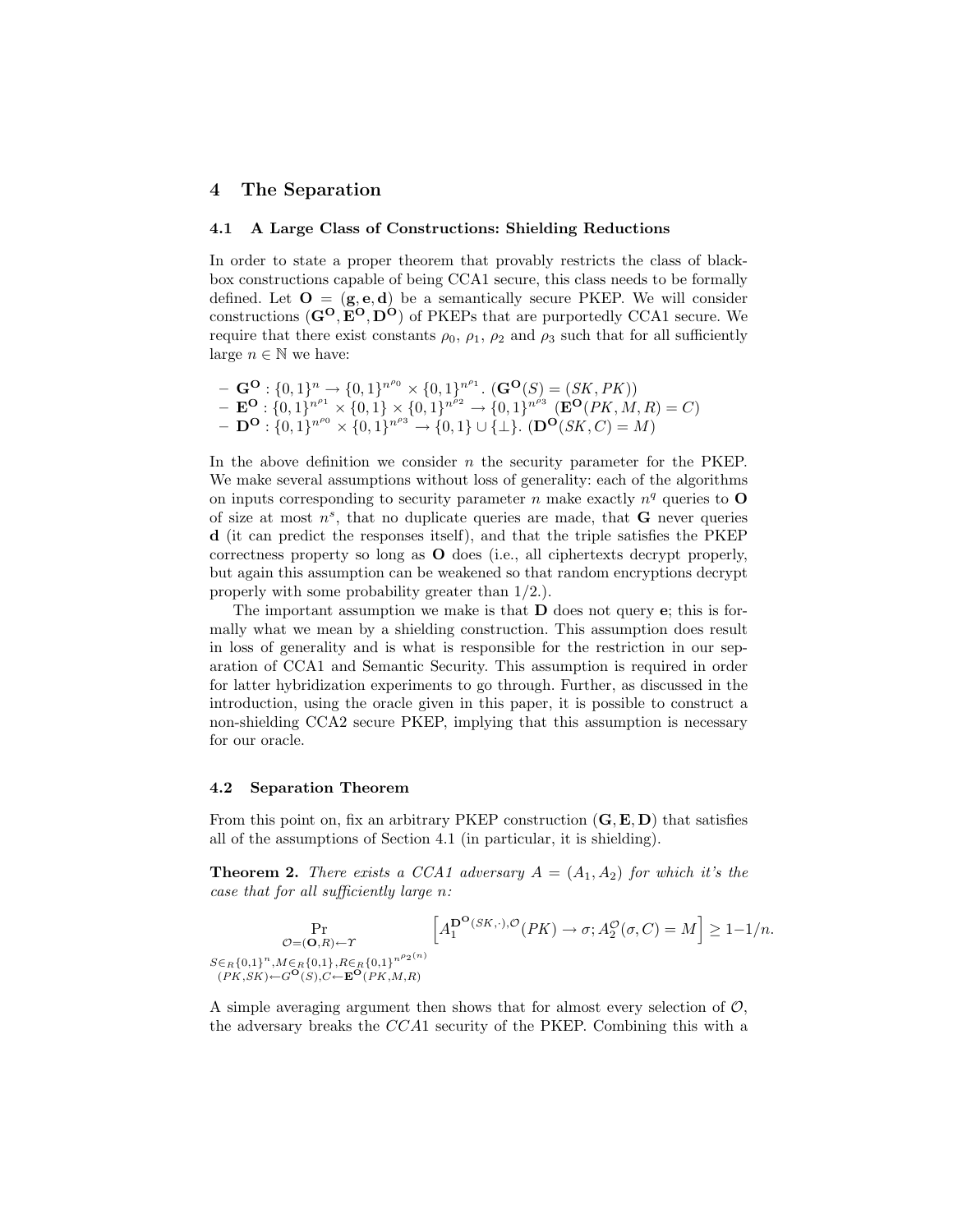simple counting argument shows that there exists a specific oracle relative to which  $\mathbf{O} = (\mathbf{g}, \mathbf{e}, \mathbf{d})$  is semantically secure, but where  $(\mathbf{G}, \mathbf{E}, \mathbf{D})$  is not.

The main idea behind our oracle separation is as follows. since we want to construct a CCA1 attack, where the adversary only has access to the decryption oracle before it receives the challenge ciphertext, this access cannot be used to learn something specific about the challenge. Therefore, the goal of our adversary will be to use the decryption oracle access to learn enough information on the secret key, that will allow it to later decrypt the challenge ciphertext with good probability. This will be done by reconstructing a secret-key  $SK'$ , corresponding to its public-key, which will later be used with the decryption algorithm D to decrypt the challenge ciphertext.

In our black-box model, where parties are computationally unlimited but limited in the number of oracle queries they can make, all security of the constructed primitive  $(G, E, D)$  must stem from the oracle PKEP  $(g, e, d)$ . Therefore, it seems intuitive that the only secret and usable information that an execution of  $G^{\mathbf{O}}(S) \to (PK, SK)$  embeds in SK are the strings sk for which the corresponding strings  $pk = g(sk)$  have been embedded in PK (It is known by the work of Impagliazzo and Rudich [23] that the construction needs to use the 'trapdoorness' of the oracle if it hopes to be secure, as a random-oracle —such as that provided simply by using only the sub-oracles  $g$  and  $e$ — is insufficient to achieve even semantic security). Therefore, our adversary's goal will be to retrieve such sk strings by using the decryption oracle. Clearly, the adversary will additionally have to make use of the sub-oracle **w**, for without the presence of this oracle, the scheme  $(g, e, d)$  is CCA1 secure. Once such embedded sk are retrieved, the adversary must learn how to use them to actually construct an appropriate  $SK'$  and decrypt the challenge ciphertext. Unfortunately, most of these steps are non-trivial, and the adversary is not able to generate a key  $SK'$ that can decrypt every ciphertext. Instead, we focus on the ability of finding an  $SK'$  that can be used to decrypt the average ciphertext generated by an execution of  $\mathbf{E}^{\mathbf{O}}(PK, M, R)$  for randomly chosen M and R, as this is exactly the distribution from which the adversary's challenge ciphertext will come. Below we give a very high-level description of the steps an adversary must perform to decrypt a challenge ciphertext for the given PKEP.

The large probabilistic experiment (CCA1 attack) that the adversary will perform is broken to the following three parts (given in more detail below).

- $-$  In the first part, the adversary uses its input PK to learn the relevant public keys pk and ciphertexts c that are embedded in it.
- $-$  In the second part, the adversary's goal is to learn secret keys sk corresponding to the keys  $pk$  recovered in the first stage. Note that for each  $pk$ , access to w gives the adversary an encrypted version of sk (encrypted with respect to  $e(pk, *, *)$ ). The adversary also has access to a decryption oracle  $\mathbf{D}(SK, *, *).$  Thus, the goal in this stage will be to 'embed' the encryptions of sk into useful ciphertexts  $C$  that can be fed to the decryption oracle, and whose decryptions can be translated back to decryptions of sk. We do not necessarily achieve this goal for all the sk that correspond to pk collected in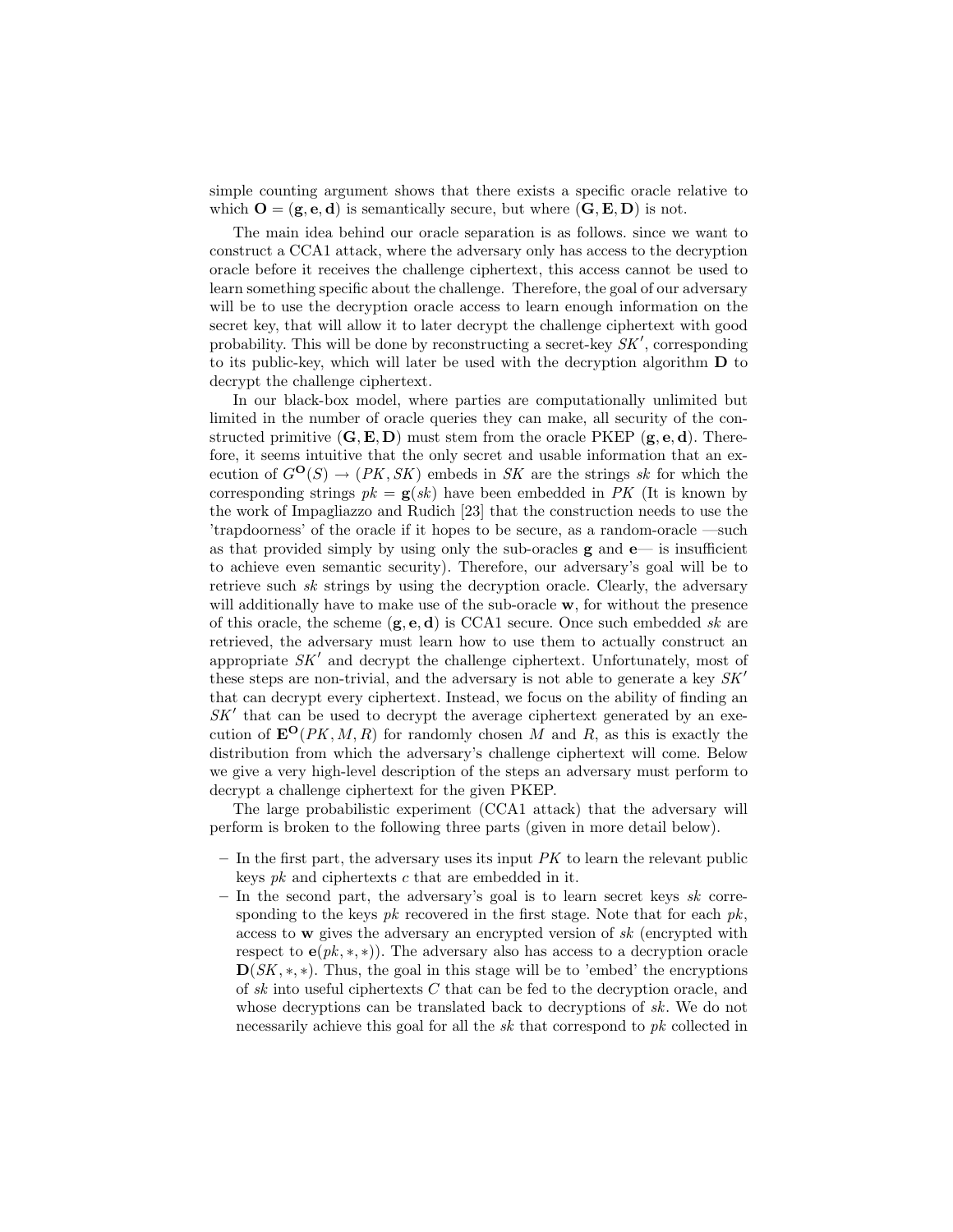the first part. However, we achieve it for enough such sk that make the third part go through.

 $-$ In the third part, the adversary uses the keys sk constructed in the second part, in order to construct an  $SK'$  such that  $\mathbf{D}(SK', C)$  decrypts correctly with high probability for randomly chosen ciphertexts C.

The technical heart of the proof is in the second and third parts, where enough sk should be retrieved to enable a good construction of  $SK'$ . Below we provide more technical detail on each of these parts, sketching some of the obstacles encountered and their solutions. The experiment is then described in Section 5 for a specific PKEP construction example that demonstrates several different cases in the proof.

A Caveat We point out that the description here assumes that certain highly unlikely probabilistic events never occur. Examples of such events are the adversary making queries of the form  $\mathbf{d}(sk, c) \neq \perp$  when there has never previously been a query of the form  $g(sk) = pk$  or a query  $e(pk, *, *) = c$ ; or that estimations of specific values retrieved through sampling deviate substantially from the actual value they estimate. In the full version, these bad events are specified, and their possibility of occurring is taken into account in the analysis. To simplify presentation here, it is simply assumed they do not occur.

The Environment & the First Part of the Experiment: Learning about **PK** Define the environment that the adversary is operating in to consist of the oracle  $\mathcal{O} = (\mathbf{O}, R)$  that was chosen by Y in the probabilistic statement of the theorem, as well as the seed  $S$  selected to generate the public- and secret-key pair  $(PK, SK) = G^{\mathbf{O}}(S)$ , where PK is given to the adversary, and access to the decryption oracle  $\mathbf{D}^{\mathbf{O}}(SK, \cdot)$  is initially given to the adversary. These are fixed for the remainder of the description of all three parts.

The first part of the experiment learns some basic facts about the semantically secure PKEP O, and it learns which  $pk \in \mathbf{g}(\{0,1\}^*)$  are 'embedded' in the public-key  $PK$ . The determination of these  $pk$  is done by sampling a large number of executions of  $\mathbf{E}^{\mathbf{O}}(PK, M, R)$  for randomly chosen M and R and looking for queries of the form  $(e, pk, *, *)$ . If such queries are made, then it is reasonable to assume that  $pk$  might be embedded into  $PK$ . Note there are two issues that immediately arise here: first, there might be values of  $pk$  retrieved that have been arrived at during the execution of **E** by the response to some query  $g(sk)$ (rather than being embedded in PK). However, such values can easily by filtered out by monitoring queries to g. The other issue is that there might very well be pk embedded in PK that are never retrieved by this sampling process, but we can safely ignore them, as the fact that they do not show up in this sampling suggests that they are not used during most encryptions of  $\mathbf{E}^{\mathbf{O}}(PK, M, R)$  for randomly chosen M and R. Let  $KS$  be the set of public-keys pk retrieved in the first part of the experiment.

The final thing done in this part of the experiment is that a set  $\mathcal E$  of specific encryptions output by  $e$  during the executions of  $E$  is created. This is done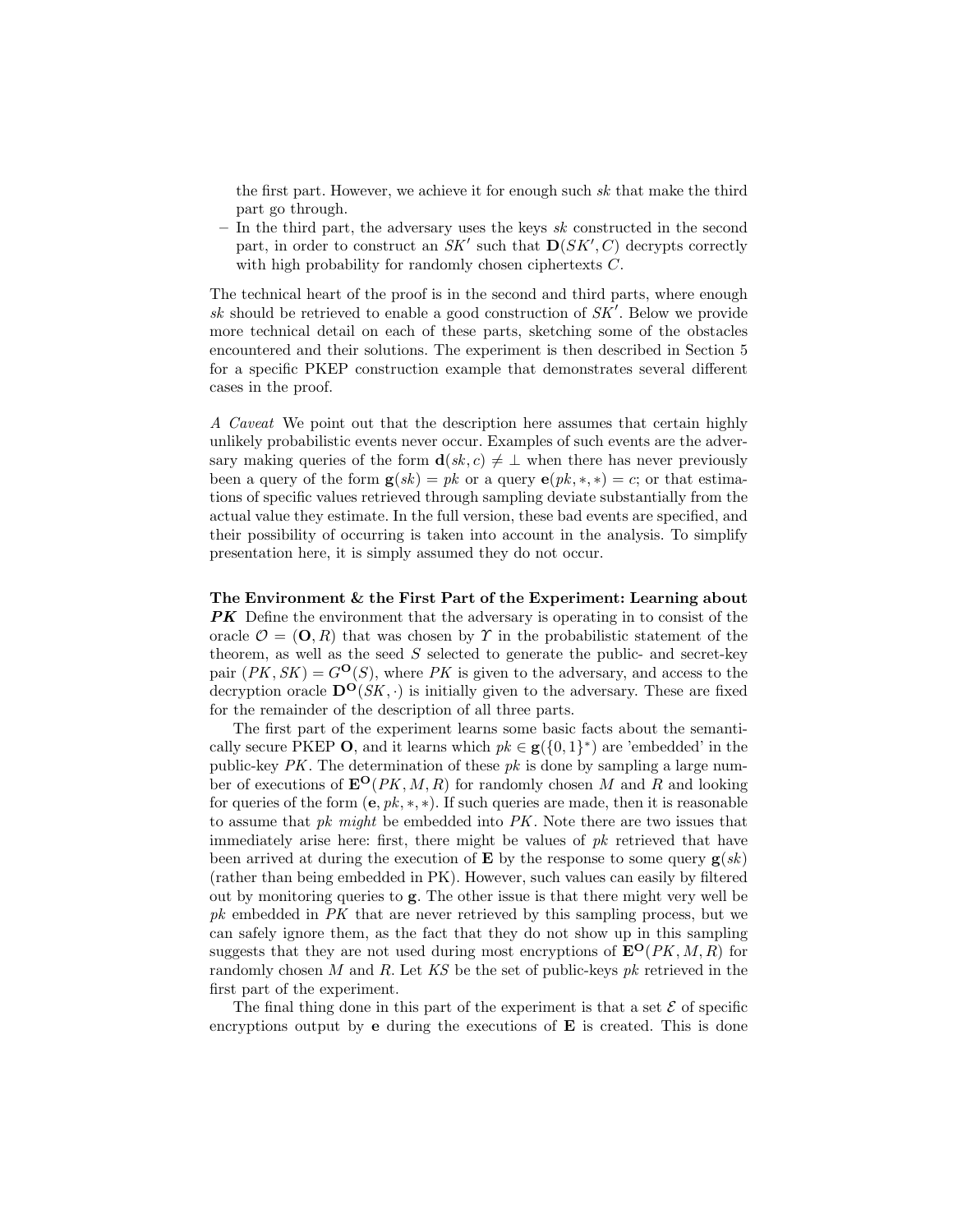because some specific encryption c output by e may be consistently embedded into encryptions C produced by  $\bf{E}$  (i.e, this information is encoded into  $PK$ ). Later, the decryption algorithm  $\mathbf{D}(SK, \cdot)$  may check for the presence of the embedding of  $c$  in  $C$ , and refuse to decrypt  $C$  if  $c$  is missing. Knowledge of such  $c \in \mathcal{E}$  will be necessary in the second and third parts of the experiment.

To summarize, at the end of the first stage the adversary has a list KS of public keys pk and a list  $\mathcal E$  of ciphertexts c (with respect to the system  $O =$  $(g, e, d)$ , that were encountered during a large number of random executions of the encryption protocol  $\mathbf{E}^{\mathbf{O}}(PK, *, *)$ . Intuitively, KS corresponds to the public keys pk embedded into  $PK$ , and  $\mathcal E$  include ciphertexts embedded into  $PK$ .

The Second Part of the Experiment: retrieving sk embedded in SK In the second part of the experiment the adversary attempts to retrieve a subset of  $g^{-1}(KS)$  to be used to later construct the alternate secret-key SK'. Again, the intuition is that the values in  $g^{-1}(KS)$  that are embedded in SK must be responsible for the purported security of the primitive  $(G, E, D)$ .

Note that for any  $pk \in KS$ , the adversary can query  $\mathbf{w}(pk, 0) = (e_1, ..., e_n)$ , where the response  $(e_1, \ldots, e_n)$  represents the bit-wise encryption of sk (with respect to  $pk$ ). Thus, the adversary's goal is to embed these bit encryptions  $e_i$ into ciphertexts  $C$  whose decryption (obtained from the decryption oracle) helps decrypt  $e_i$  to obtain sk. This is done using the following idea (presented in an over simplified form).

Imagine that during the execution of a random encryption of the message M made by  $\mathbf{E}^{\mathbf{O}}(PK, M, R)$  there is a query made to  $\mathbf{e}(pk, b, r)$  in order to encrypt a bit b for a  $pk \in KS$ , but which has the property that when one replaces the query's response with a random encryption  $e(pk, 1 - b, *)$  of the bit  $1 - b$ , the resulting ciphertext  $C'$  output by  $E$  will decrypt to something other than M (we say that it decrypts *improperly* since  $M$  is not output); but when one replace the query's response with a random encryption  $e(pk, b, *)$  the resulting ciphertext  $C''$  decrypts to  $M$  (respectively, we say it decrypts properly). Call such a query  $e(pk, b, r)$  decisive with respect to pk. If we can find such decisive queries, then the adversary can use the decryption oracle in conjunction with the encryptions  $(e_1, \ldots, e_n)$  obtained from **w**, to retrieve  $sk = \mathbf{g}^{-1}(pk)$ . This is done by re-executing  $\mathbf{E}(PK, M, R)$  *n* times, where in the *i*<sup>th</sup> iteration it replaces the response to the query  $e(pk, b, r)$  with  $e_i$ . In the  $i<sup>th</sup>$  case call the output of **E**  $C_i$ . If  $C_i$  decrypts to M (as discovered with the adversary's decryption oracle), then the adversary knows that the i<sup>th</sup> bit of sk is b and otherwise it is  $1 - b$ . Therefore, it can retrieve  $sk = \mathbf{g}^{-1}(pk)$ .

The question is how does the adversary find such decisive queries. There are actually two issues here: how does the adversary know which  $pk$  have decisive queries, and assuming it knows that a  $pk$  has decisive queries, which query  $e(pk, *, *)$  made during a random encryption  $\mathbf{E}^{\mathbf{O}}(PK, M, R)$  is decisive. Assume for the moment that we know that with high probability over the choice of M and R that there is (on average) a decisive query with respect to  $pk$  made during an execution of  $\mathbf{E}^{\mathbf{O}}(PK, M, R)$ . The adversary can perform  $n^q$  (the largest number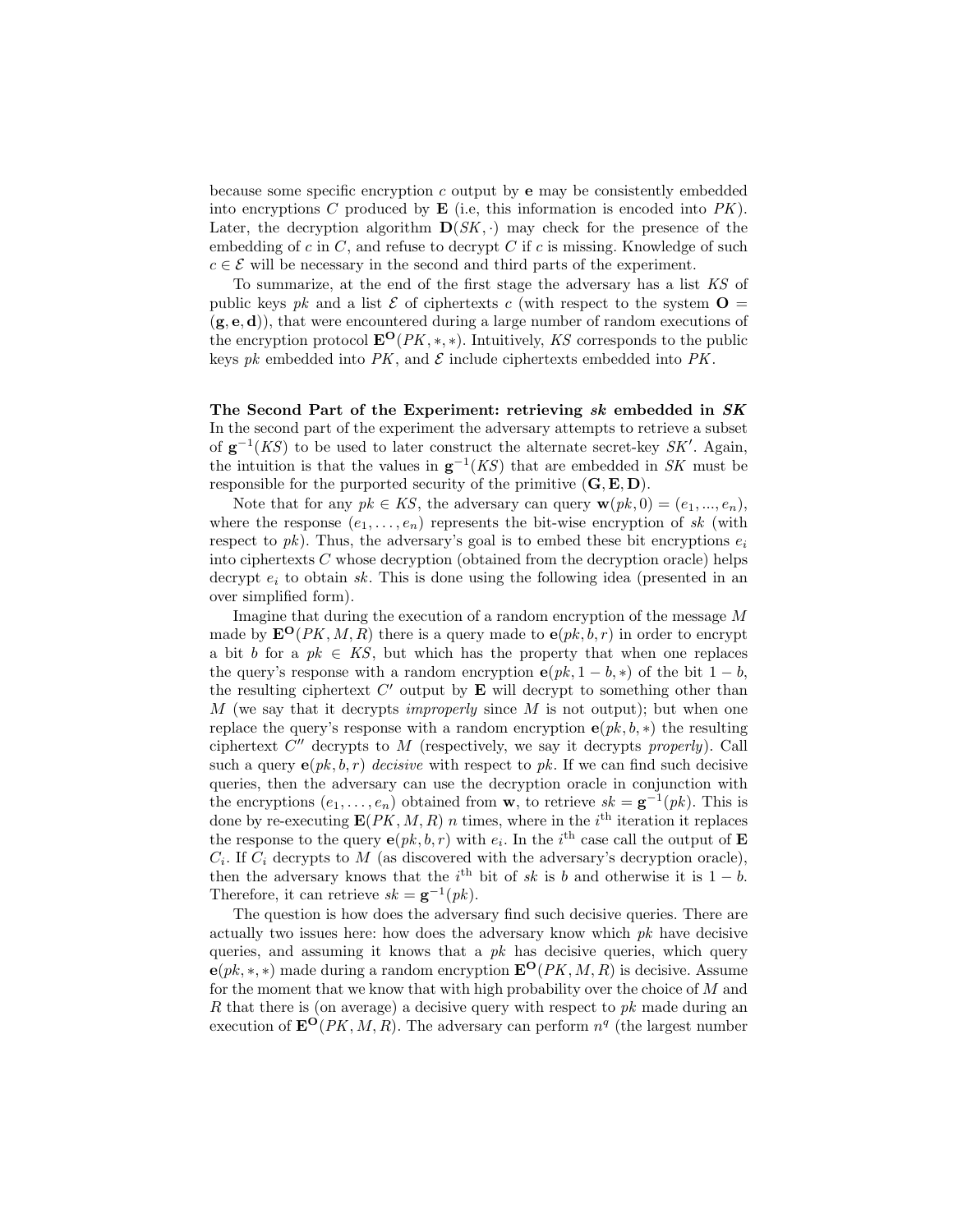of queries made by  $\mathbf{E}$ ) hybridization experiments, where in the  $i^{\text{th}}$  experiment a large number of encryptions  $\mathbf{E}(PK, M', R')$  are performed (for randomly chosen  $M'$  and  $R'$ ) but in each of these the first i responses to queries of the form  $e(pk, b, *)$  are replaced with random encryptions of bits  $e(pk, b', r')$  (b' and r' randomly chosen), and the responses to the remainder of the queries  $e(pk, *, *)$ are left unaltered. Since we have assumed that such a decisive query must exist, then there will be an  $i < n<sup>q</sup>$  such that there is a significant increase in the fraction of improper decryptions in the  $i<sup>th</sup>$  and the  $(i+1)<sup>th</sup>$  experiments. In this case, we can think of the i<sup>th</sup> query of the form  $e(pk, *, *)$  as being decisive in an execution of  $\mathbf{E}^{\mathbf{O}}(PK, M, R)$ . Of course this is only true on average, so we cannot deduce the value of any bit of  $g^{-1}(pk)$  with a single call to the decryption oracle using the decisive encryption. However, for each bit of  $sk$ , we can perform a sampling experiment to retrieve it.

Note that it is the creation of these hybrid ciphertexts that requires us to introduce the shielding restriction. If the construction were not shielding, there is no guarantee that any of the hybrid ciphertexts would decrypt, and therefore the experiment would be useless for retrieving keys. The reason is that, roughly speaking, the reduction being shielding means that in the process of encrypting  $\mathbf{E}(PK, M, R)$ , replacing one random encryption of  $\mathbf{e}(pk, b, r)$  with another random encryption  $e(pk, b, r')$  of the same bit b, should not be noticeable to the decryption algorithm D, and thus still result in a proper decryption (while replacing with an encryption of another bit may result in an improper decryption).

The above explanation assumes that the adversary already knows that a particular  $pk \in KS$  will have (on average) a *decisive* query during a random execution of  $\mathbf{E}^{\mathbf{O}}(PK, M, R)$ . But this presents a serious challenge: how does the adversary even know whether any  $pk$  has a decisive query, let alone figure out which  $pk$  has one? And what to do about  $pk$  that do not have decisive queries? In fact, it is possible that no individual  $pk$  has any decisive queries. Consider for example a scheme E where the message is encrypted three times with respect to three different public keys  $pk_1, pk_2, pk_3$ , and the decryption algorithm **D** calls d on each of them, and outputs the majority.<sup>10</sup> Then, it is clear that for any  $pk_i$ , even if we replace all encryptions  $\mathbf{e}(pk_i, b, *)$  with arbitrary encryptions, the final ciphertext will decrypt correctly, as long as encryptions with respect to the other two public keys are unaltered.

We solve the above problems by adding a layer of an hybridization experiment performed on the set of  $pk$ , where at each stage encryptions with respect to all public keys up to the current one are replaced with random encryptions, while other encryptions are executed correctly. Specifically, we consider two sets of keys: a bad key set BKS and a good key set GKS. BKS contains pk that are embedded in PK, but for which  $g^{-1}(pk)$  is unknown. Initially, this is set to be the set  $KS$ . GKS contains those  $pk$  that were initially in  $BKS$ , but for which  $sk = g^{-1}(pk)$  has been previously retrieved by the adversary. Initially,  $GKS = \emptyset$ . Given BKS we perform the following hybridization experiments over

 $10$  A more detailed example, including this and several other parts demonstrating various aspects of the overall experiment, is presented in Section 5.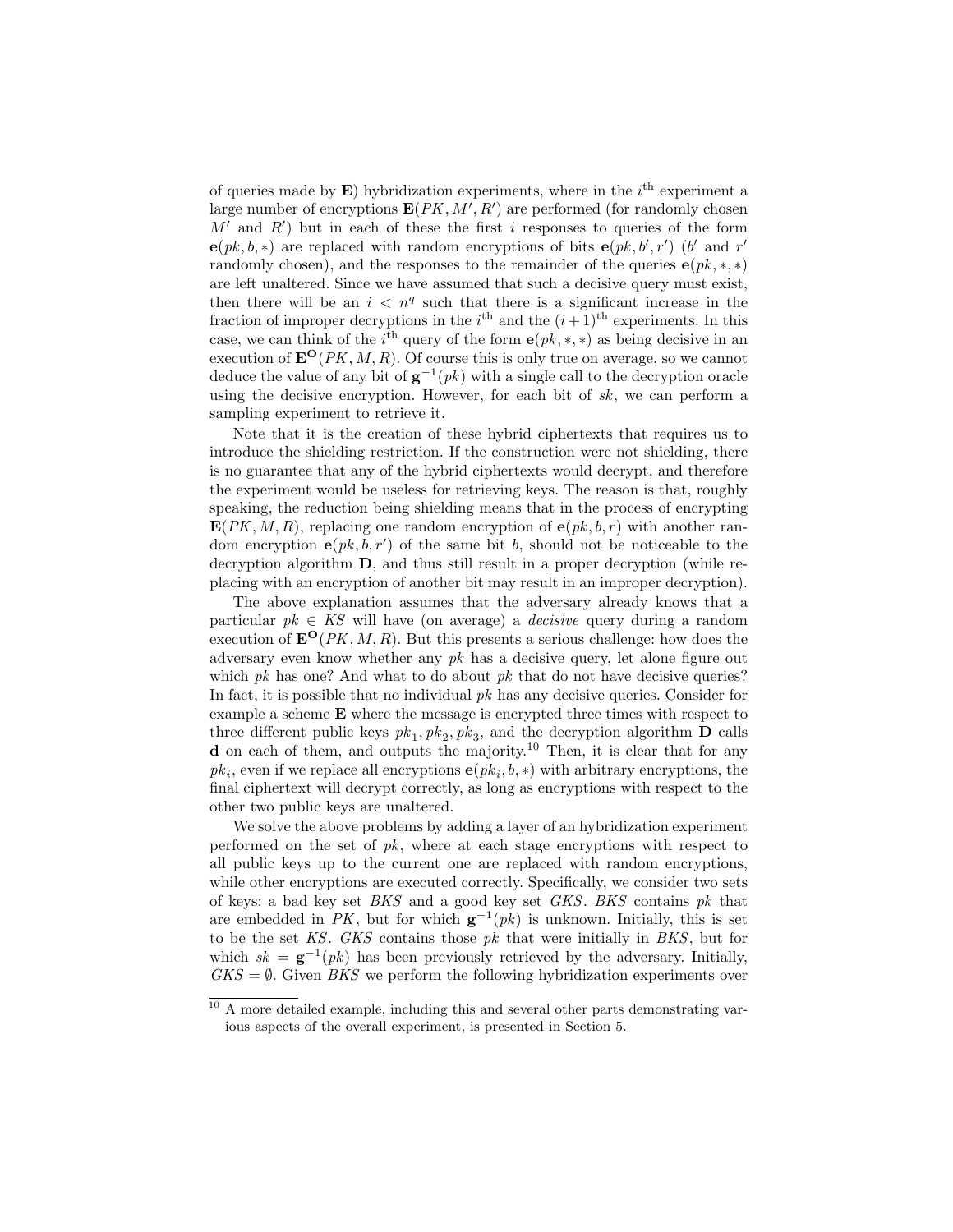keys in  $BKS$  to find a decisive key  $pk$ , and then using the methodology described earlier to retrieve  $sk = \mathbf{g}^{-1}(pk)$ . We can then remove pk from BKS and insert it in GKS. The hybridization experiment over BKS is then repeated until enough secret-keys corresponding to decisive  $pk$  embedded into  $PK$  have been retrieved.

Suppose  $BKS = \{pk_1, ..., pk_\ell\}$ , then l hybridization experiments are performed where in the  $i<sup>th</sup>$  experiment we sample the percentage of times a modified execution of  $\mathbf{E}^{\mathbf{O}}(PK, M, R)$  produces a ciphertext that *decrypts properly*, when all queries of the form  $e(pk_k, b, r)$  for  $(k \leq i)$  are replaced with queries of random encryptions  $e(pk_k, b', r')$  for randomly chosen b' and r'. Clearly in the zeroth experiment, by the correctness property of the PKEP, all encryptions will properly decrypt, and we expect that as we go through the experiments there will be some experiment  $i$ , where the percentage of encryptions that decrypt properly drops substantially. This is because we expect that some bits that  $E$  is using to encode M are encoded in encryption  $e(pk, *, *)$  for  $pk \in BKS$ . If there is no such substantial drop in the percentage of proper decryptions by the final hybridization experiment, then this intuitively corresponds to the case where enough sk that are embedded in SK have been retrieved that are sufficient to construct an alternate decryption key  $SK'$ . Note that this does not mean that all of the embedded  $sk$  have been retrieved, only that those that have will suffice to construct an  $SK'$  that can be used to decrypt an average ciphertext generated by PK.

To illustrate this, consider again the example mentioned above, where the decryption algorithm outputs the majority of decryptions with respect to three keys  $pk_1, pk_2, pk_3$ . Here, the first hybridization experiment will identify  $pk_2$  as having some decisive query j, and find  $sk_2 = \mathbf{g}^{-1}(pk_2)$  (by replacing encryptions with respect to  $pk_1$ , as well as the first  $j-1$  encryptions with respect to  $pk_2$ , with random encryptions; maintaining encryptions with respect to  $pk_3$ , as well as encryptions  $j+1$  and on with respect to  $pk_2$  correctly, and replacing the  $j$ 'th encryption with respect to  $pk_2$  with the encrypted bit of  $sk_2$ ). It will then move  $pk_2$ to GKS and perform the hybridization experiment again on  $BKS = \{pk_1, pk_3\}$ (where encryptions with respect to  $pk<sub>2</sub>$  are now always done correctly). It will identify  $pk_3$  as having a decisive query and find  $sk_3$  in a similar manner, ending up with  $BKS = \{pk_1\}$ , for which it will not succeed to retrieve a corresponding  $sk_1$  (because once encryptions with respect to  $pk_2$ ,  $pk_3$  are performed correctly, there is no decisive query for  $pk_1$ ). Nonetheless, having  $sk_2, sk_3$  is sufficient to decrypt the challenge ciphertexts.

Finally, we note that the hybridization experiments described above must take into account the lists obtained in the first stage. In that stage the adversary constructed a set of encryptions  $\mathcal E$  that had the property that they might be embedded into encryptions  $\mathbf{E}(PK, M', R')$  (for random  $M'$  and  $R'$ ), and the decryption algorithm  $\mathbf{D}(SK, \cdot)$  checked for the presence of these embeddings. Because of this, when performing the hybridization experiments that were previously described, it is essential that the response to a query  $e(pk, b, r)$  is replace only if  $e(pk, b, r) \notin \mathcal{E}$ .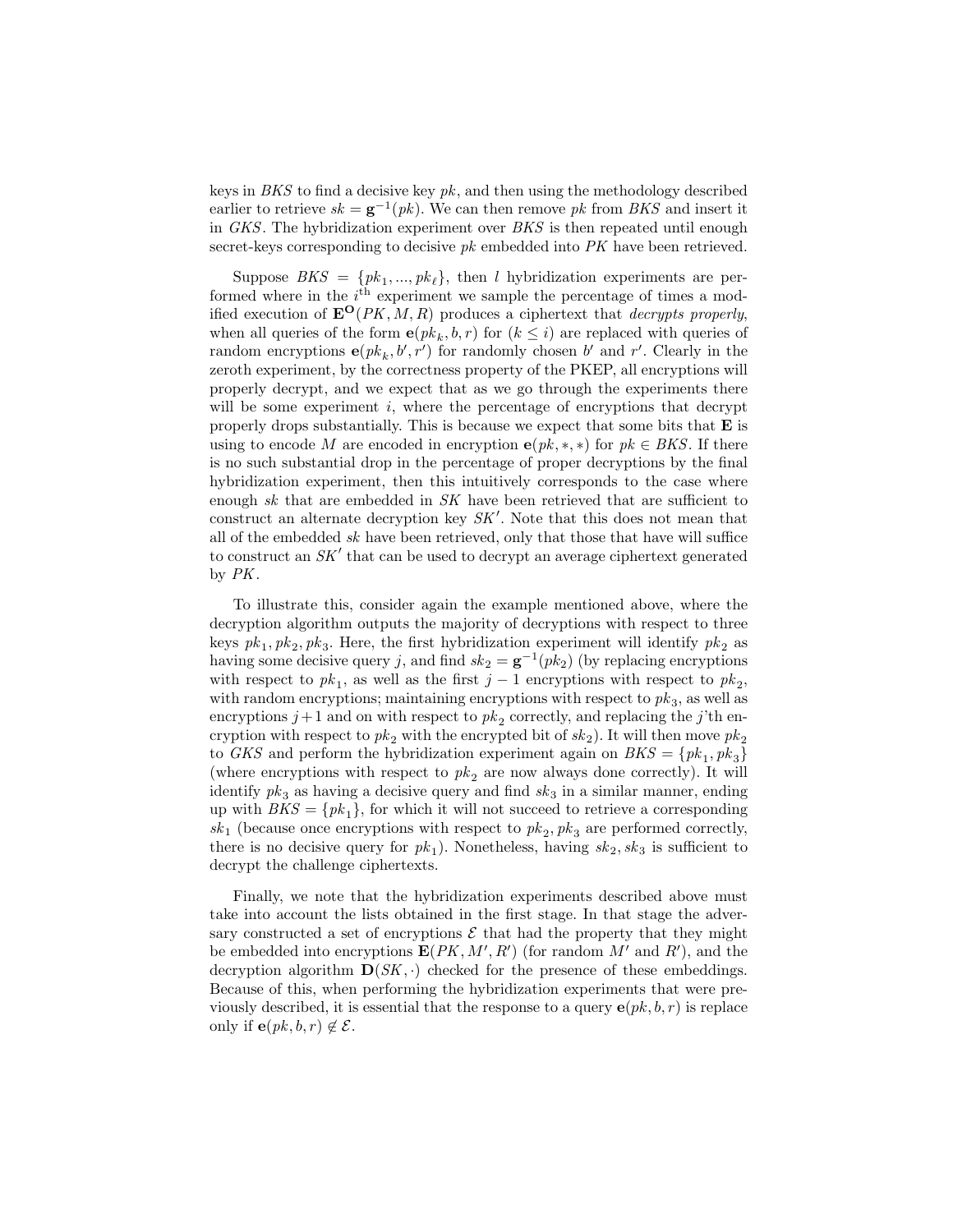A More Formal Look. We now give a slightly more formal presentation of the second part of the experiment, to give an idea of technicalities involved. In Figure 1 pseudo-code is given for the second part of the experiment and for a helper function  $\mathbf{E}$ , which is a modified version of the encryption algorithm E. This encryption algorithm takes as additional arguments a set BKS of bad-keys for which responses to encryption queries can be modified, a set  $\mathcal E$ of encryption queries that cannot be modified, and a series of  $2n^q$  ciphertexts for each  $pk \in BKS$ , where  $c_i^{pk,b}$  is used to answer the *i*th oracle query of the form  $e(pk, b, *)$  made by **E**, when  $pk \in BKS$  and  $(e, pk, b, r) \notin \mathcal{E}$ . By properly modifying the input values to this series, hybridization experiments can easily be performed. Recall that  $n<sup>q</sup>$  is, by assumption, the largest number of queries that **E** makes. To aid future discussion, we say that the input  $c_{\ell}^{pk_j,b}$  $e^{\mu \kappa_j,\sigma}$  corresponds to a correct encrypted bit if  $c_{\ell}^{pk_j,b} = \mathbf{e}(pk_j,b,*)$ , and otherwise it corresponds an incorrect encrypted bit. The algorithm  $\hat{\mathbf{E}}$  is not called directly by the second part of the experiment, rather a function called  $ApproxErrorRate(t, PK, ES, BKS)$ is introduced to repeatedly call  $\hat{E}$  on a distribution of inputs—which will be specified momentarily— and returns an estimate of the probability that ciphertexts from that distribution decrypt properly. This estimate is achieved by using the decryption oracle to determine the fraction of ciphertexts output by  $\bf{E}$  that decrypt properly. The distribution of inputs to  $\bf{E}$  is specified by calling  $\widehat{\mathbf{E}}(PK, M, R, BKS, \mathcal{E}, c'_1, ..., c'_t, c_{t+1}, ..., c_{2|BKS|n^q})$  where M and R are chosen randomly,  $c'_1, ..., c'_t$  are encryptions of random-bits under the appropriate  $pk$ 's, and  $c_{t+1}...c_{2|BKS|n^q}$  are encryptions of *correct encrypted bits*. Therefore, by calling  $ApproxErrorRate$  with an increasing value of t we can perform a hybridization experiment in the second part of the experiment.

To summarize, at the end of the second stage the adversary has a list GKS of public keys (which is a subset of the list KS from the first stage), together with a corresponding  $sk = \mathbf{g}^{-1}(pk)$  for each  $pk$  in GKS. Intuitively, these  $\mathbf{g}^{-1}(GKS)$ are the 'essential' secret keys sk (with respect to the system  $\mathbf{O} = (g, e, d)$ ) which are embedded into the secret key corresponding to PK and are used for proper decryption (in the system  $(\mathbf{G}^{\mathbf{O}}, \mathbf{E}^{\mathbf{O}}, \mathbf{D}^{\mathbf{O}})$ ).

The Third Part of the Experiment: Constructing  $SK'$  Next, we specify how to use the secret-keys in  $\mathbf{g}^{-1}(GKS)$  in order to construct a secret-key  $SK'$ . Given a specific example of a PKEP, this can often be a trivial task, but we require a uniform procedure that is guaranteed to work for all possible constructions that are considered by the statement of the theorem. Further, there is no guarantee that  $GKS = KS$ , so there may very well be a secret-key sk embedded into SK, for which  $g(sk) \notin GKS$ . From the second part of the experiment we know that  $g^{-1}(GKS)$  contains enough secret-keys embedded into SK to decrypt properly, but not necessarily those that are necessary to reconstruct SK. For an example of the difficulty of constructing a uniform protocol for constructing  $SK'$ , consider two PKEP that completely ignore the oracle  $\mathcal{O}$ , and therefore fall into the theorem's specification of acceptable constructions: an RSA based and a Quadratic Residuosity based PKEP. In both cases there would be no sk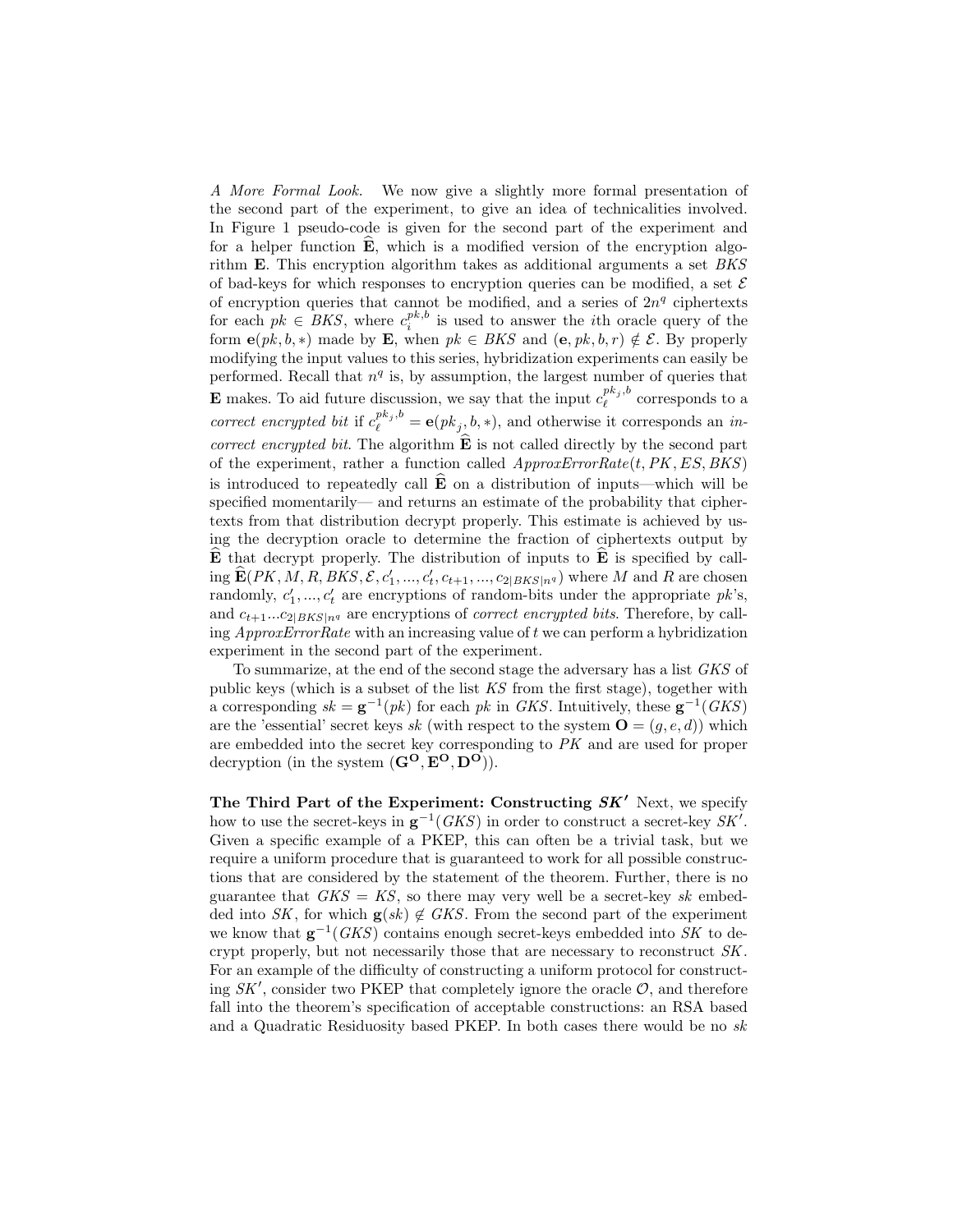```
\hat{\mathbf{E}}^{\mathbf{O}}(PK, M, R, BKS, \varepsilon, c_1^{pk_1,0}, \ldots, c_n^{pk_1,1}, c_1^{pk_1,1}, \ldots, c_n^{pk_1,1}, \ldots, c_1^{pk} |BKS|^{1,1}, \ldots, c_n^{pk} |BKS|^{1,1})<br>
\forall p k' \in BKS, b' \in \{0, 1\} set \delta_{p k', b'} \leftarrow 0Simulate Execution \mathbf{E}^{\mathbf{O}}(PK, M, R)On query (g, sk) reply with g(sk).<br>
On query (\mathbf{d}, sk, c) reply with \mathbf{d}(sk, c).<br>
On query (\mathbf{e}, pk, b, r)<br>
If pk \notin KS or (\mathbf{e}, pk, b, r) \in \mathcal{E} reply with \mathbf{e}(pk, b, r).
                       otherwise
                                    \delta_{pk,b} \leftarrow \delta_{pk,b} + 1reply with c^{pk,\,b}_{\delta_{pk,\,b}}Output result of simulation
\begin{array}{lll} \vspace{2mm} \text{Exp}_2\left(PK,\, KS,\, \mathcal{E}\right) & \text{Let} & \text{if} & \text{if} & \text{if} & \text{if} & \text{if} & \text{if} & \text{if} & \text{if} & \text{if} & \text{if} & \text{if} & \text{if} & \text{if} & \text{if} & \text{if} & \text{if} & \text{if} & \text{if} & \text{if} & \text{if} & \text{if} & \text{if} & \text{if} & \text{if} & \text{if} & \text{if} & \text{if} & \text{if} & \text{if} & \(1) Let BKS \leftarrow KS<br>
(2) Let GKS \leftarrow \emptyset<br>
(3) Repeat |KS| times
 (4) w \leftarrow 2|BKS|n^q<br>
(5) for t = 0 to w<br>
(6) Let p_t = ApproxErrorRate(t, PK, \mathcal{E}, BKS)(7) \Delta \leftarrow \{j | 1 \leq j \leq w \text{ and } |p_j - p_{j-1}| > \frac{1}{n^{\alpha} \delta} \} (computed gaps)
 (8) If \Delta = \emptyset then Output (BKS, GKS) and FINISH EXPERIMENT (9) \ell \leftarrow \min \Delta(10) Let e(pk_j, b, *) correspond to the correct encrypted bit of the \ellth ciphertext
 (11) \psi \leftarrow |pk|/3<br>
\text{For each } k \text{ } (1 \leq k \leq \psi) \text{ set } \mathcal{D}_k \leftarrow \emptyset<br>
(13) \text{for } z = 1 \text{ to } n^2 \alpha_4(13) for z = 1 to n^2 \alpha_4<br>
(14) (d_1, ..., d_{\psi}) \leftarrow \mathbf{w}(pk, z) (we consider z a binary string)<br>
(15) For each k (1 \le k \le \psi) set \mathcal{D}_k \leftarrow \mathcal{D}_k \cup \{d_k\}(15) For each k (1 \le k \le \psi) set \mathcal{D}_k \leftarrow \mathcal{D}_k \cup \{d_k\}<br>(16) for k = 1 to \psi(16) for k = 1 to \psi<br>(17) \pi_k \leftarrow Appi(17) \pi_k \leftarrow \text{ApproxErrorRate}'(\ell, PK, \mathcal{E}, BKS, \mathcal{D}_k)<br>
(18) If |\pi_k - p_{\ell-1}| > 1/n^{\alpha_5} then \overline{sk}_k \leftarrow 1 - i(18) If |\pi_k - p_{\ell-1}| \geq 1/n^{\alpha_5} then \overline{sk}_k \leftarrow 1 - b otherwise \overline{sk}_k \leftarrow b(19) Let \overline{sk} = (\overline{sk}_1, ..., \overline{sk}_{\psi})<br>
(20) GKS \leftarrow GKS \cup \{(pk, \overline{sk}\})<br>
(21) BKS \leftarrow BKS \setminus \{pk\}(20) GKS \leftarrow GKS \cup \{(pk, \overline{sk})\}<br>
(BKS \leftarrow BKS \setminus \{pk\})
```
#### Fig. 1.

embedded in the secret-keys of either PKEP and so this should in theory be an easy case, but based on the public-keys of each respective PKEP the adversary must generate corresponding secret-keys. To solve this problem, in order to find corresponding secret-keys a massive search is used.

We make use of the unlimited computational power of the adversary and have it enumerate all possible pairs of oracles  $\mathcal{O}^*$  generated by  $\Upsilon$  and seeds  $S^*$ that are consistent with our knowledge of  $\mathcal{O}$  and  $SK$ , and create a set of *Valid* Environments. Note that this step does not actually require the adversary to query the oracle  $\mathcal{O}$ , for it is simply enumerating all possible environments and checking to see which are consistent. An oracle  $\mathcal{O}^*$  and seed  $S^*$  are consistent if  $\mathbf{G}^{\mathcal{O}^*}(S^*) = (PK, SK^*)$  for some  $SK^*$ , this execution of **G** queries  $\mathbf{g}^*(sk') = pk$ for each  $pk \in KS$ , and  $sk' = \mathbf{g}^{-1}(pk)$  for each  $pk \in GKS$ . Further,  $\mathcal{O}^*$  is consistent with any queries and responses that have been made to  $\mathcal O$  by the adversary, and  $\mathbf{D}^{\mathcal{O}^*}(\tilde{S}K^*,\cdot)$  is consistent with any queries that have been made to the decryption oracle  $\mathbf{D}^{\mathcal{O}}(SK, \cdot)$ .

Because of the random process  $\Upsilon$  by which  $\mathcal O$  was selected and the random selection of S, each pair  $(\mathcal{O}^*, S^*)$  in the set of Valid Environment is equally likely to be the environment  $(0, S)$  that the adversary is actually in. Therefore, the adversary uniformly at random selects one such pair  $(\mathcal{O}', S')$ , and lets  $SK'$  be the reconstructed secret-key where  $\mathbf{G}^{\mathcal{O}'}(S') = (PK, SK')$ . At this point  $SK'$  contains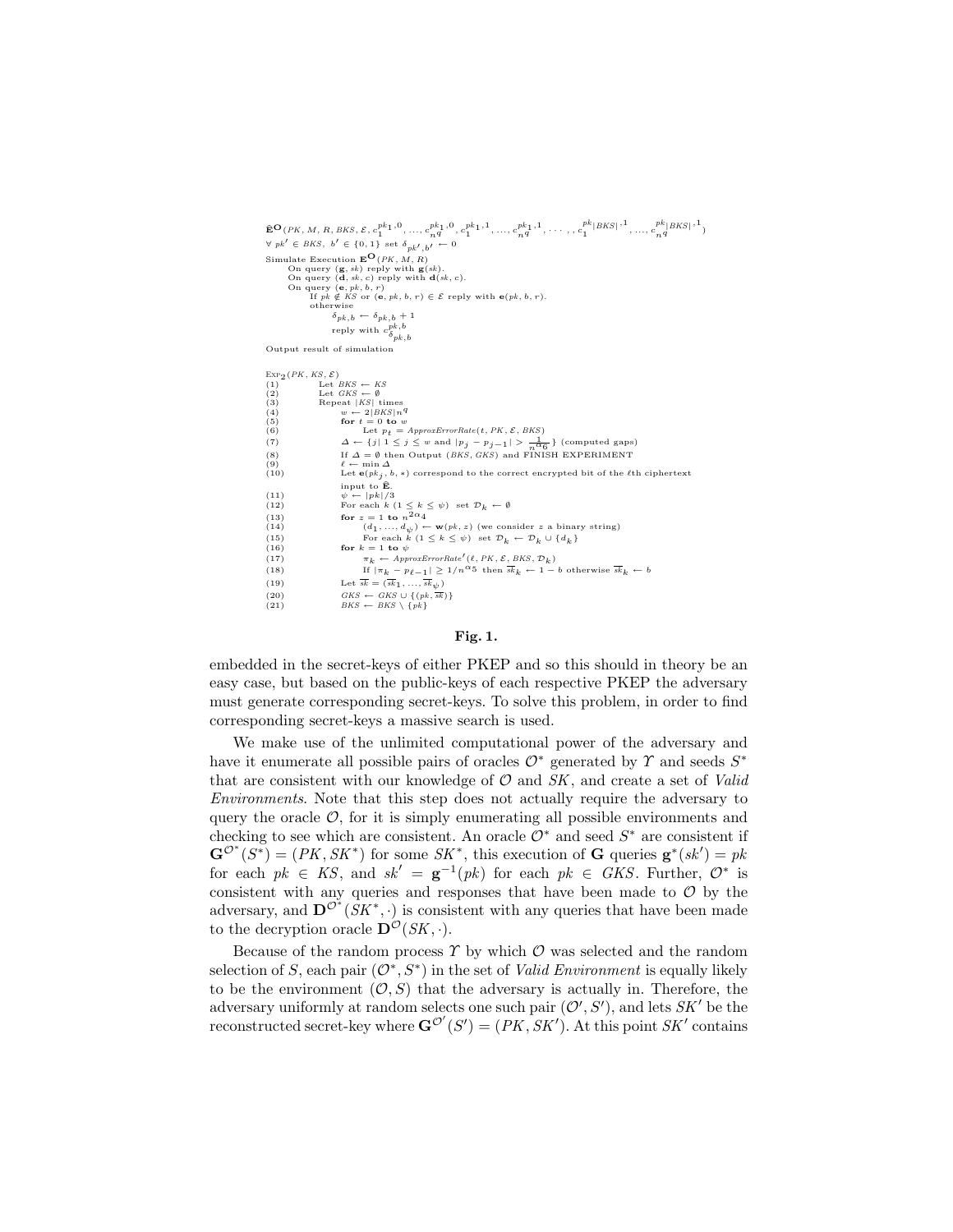the secret-keys in  $\mathbf{g}^{-1}(GKS)$ , but while  $\mathcal{O}$  and  $\mathcal{O}'$  agree on all of the queries that have previously been made by the adversary, they probably agree on little else. Therefore, we consolidate the oracles  $\mathcal{O}'$  and  $\mathcal{O}$  into a new oracle  $\mathcal{O}$ . This is done so that  $\mathcal O$  and  $\mathcal O$  agree on nearly all queries (and in particular any queries that are likely to be made during calls to  $C = \mathbf{E}^{\mathbf{O}}(PK, M, R)$  and  $\mathbf{D}^{\mathbf{O}}(SK, C)$ , but relative to which it is still the case that  $\mathbf{G}^{\widehat{\mathbf{O}}}(S') = (SK', PK)$ . This is achieved by taking O and modifying so that it is consistent with any queries that would have been made during the execution of  $\mathbf{G}^{\mathbf{O}'}(S') = (SK', PK)$  and  $\mathbf{D}^{\mathbf{O}'}(SK', C)$ for every decryption  $C$  made by the adversary so far to the decryption oracle  $\mathbf{D}^{\mathbf{O}}(SK, \cdot).$ 

Since O and  $\widehat{\mathcal{O}}$  agree on nearly all queries, with high probability  $\mathbf{E}^{\mathbf{O}}(PK, M, R)$  $\mathbf{E}^{\widehat{\mathbf{O}}}(PK, M, R) = C$  and therefore  $M = \mathbf{D}^{\widehat{\mathbf{O}}}(SK', C) = \mathbf{D}^{\mathbf{O}}(SK, C)$ . Therefore, if the adversary could execute  $\textbf{D}^{\widehat{\textbf{O}}}(SK',\cdot)$  we'd be done, and the adversary could break the CCA1 security of the PKEP with high probability, by simply decrypting the challenge ciphertext. Unfortunately, the adversary cannot construct the oracle  $\hat{\mathcal{O}}$  with a polynomial number of queries to  $\hat{\mathcal{O}}$ . It will instead simulate access to  $\hat{\mathbf{O}}$  using **O** and **u**. The largest problem in simulating  $\hat{\mathbf{O}}$  during an execution of  $\mathbf{D}^{\widehat{\mathbf{O}}}(SK', C)$  is in simulating queries  $\widehat{\mathbf{d}}(sk, c)$  for  $\widehat{\mathbf{g}}(sk) = pk \in BKS$ , because  $\mathbf{e}(pk, b, r) = \hat{\mathbf{e}}(pk, b, r) = c$  for most b and r, but most likely  $sk \neq \mathbf{g}^{-1}(pk)$ , and therefore  $\hat{\mathbf{d}}(sk, c) = b$  but  $\mathbf{d}(sk, c) = \perp$ . However, it is exactly such queries whose responses were found not to be necessary for the decryption algorithm, because  $pk \in BKS$ . Therefore, on such queries  $\mathbf{d}(sk, c)$  the adversary simply flips a coin and outputs the result as the response to the query. This is where we use u to make sure that indeed a bit in  $\{0,1\}$  should be output, as opposed to  $\bot$ . Using this simulation,  $\mathbf{D}^{\mathbf{O}}(SK, C)$  is likely to decrypt properly for an encryption  $\mathbf{E}^{\mathbf{O}}(PK, M, R)$  for randomly chosen M and R, and thus the adversary can decrypt its challenge ciphertext.

## 5 An Example

We consider an example of a simple (and artificial) PKEP construction to help ground and clarify the different parts of the experiment. Fix  $n \in \mathbb{N}$ . Define:

- $\mathfrak{G}^{\mathbf{O}}(S)$ : let  $S = (S_0, ..., ..., S_8)$ , where each  $S_i \in \{0, 1\}^n$ . Query  $\mathbf{g}(S_i) = p k_i$ for each i,  $0 \le i \le 6$ . Compute  $k_1 = e(pk_6, 0, S_8)$ , and outputs  $PK =$  $(pk_0,..,pk_5,pk_6, S_8)$  and  $SK = (sk_0 = S_0, ..., sk_5 = S_5, sk_6 = S_6, k_1).$
- $\mathfrak{E}^{\bullet}(PK, M, R)$ : let PK be as noted,  $M \in \{0, 1\}$  and  $R = (R_0, ..., R_6)$ where each  $R_i \in \{0,1\}^n$ . Compute  $c_i = \mathbf{e}(pk_i, M, R_i)$  for each  $1 \leq i \leq 5$ . Compute  $k_1 = e(pk_6, 0, S_8)$ . If  $R_6$  is the bit-string of all zeros, then query  $e(pk_0, M, R_0) = c_0$  and output  $C = (0, k_1, 0^{3n}, 0^{3n}, 0^{3n}, 0^{3n}, c_0)$ ; otherwise, output  $C = (1, k_1, c_1, c_2, \ldots, c_5)$ .
- $-\mathbf{\Sigma}^{\mathbf{O}}(SK, C)$ : Let  $C = (b, k'_1, c_1, c_2, \dots, c_5)$  where  $b \in \{0, 1\}, k'_1 \in \{0, 1\}^n$  and each  $c_i \in \{0,1\}^n$ . Let SK be as noted. If  $k'_1 \neq k_1$  output  $\perp$ . Otherwise, if  $\mathbf{d}(sk_6, k'_1) \neq 0$  output  $\perp$ . Otherwise, If  $b = 0$ , then output  $\mathbf{d}(sk_0, c_0)$ . Otherwise, let  $M_i = \mathbf{d}(sk_i, c_i)$  for each  $i \leq 5$ , and output  $Majority(M_1, ..., M_5)$ ,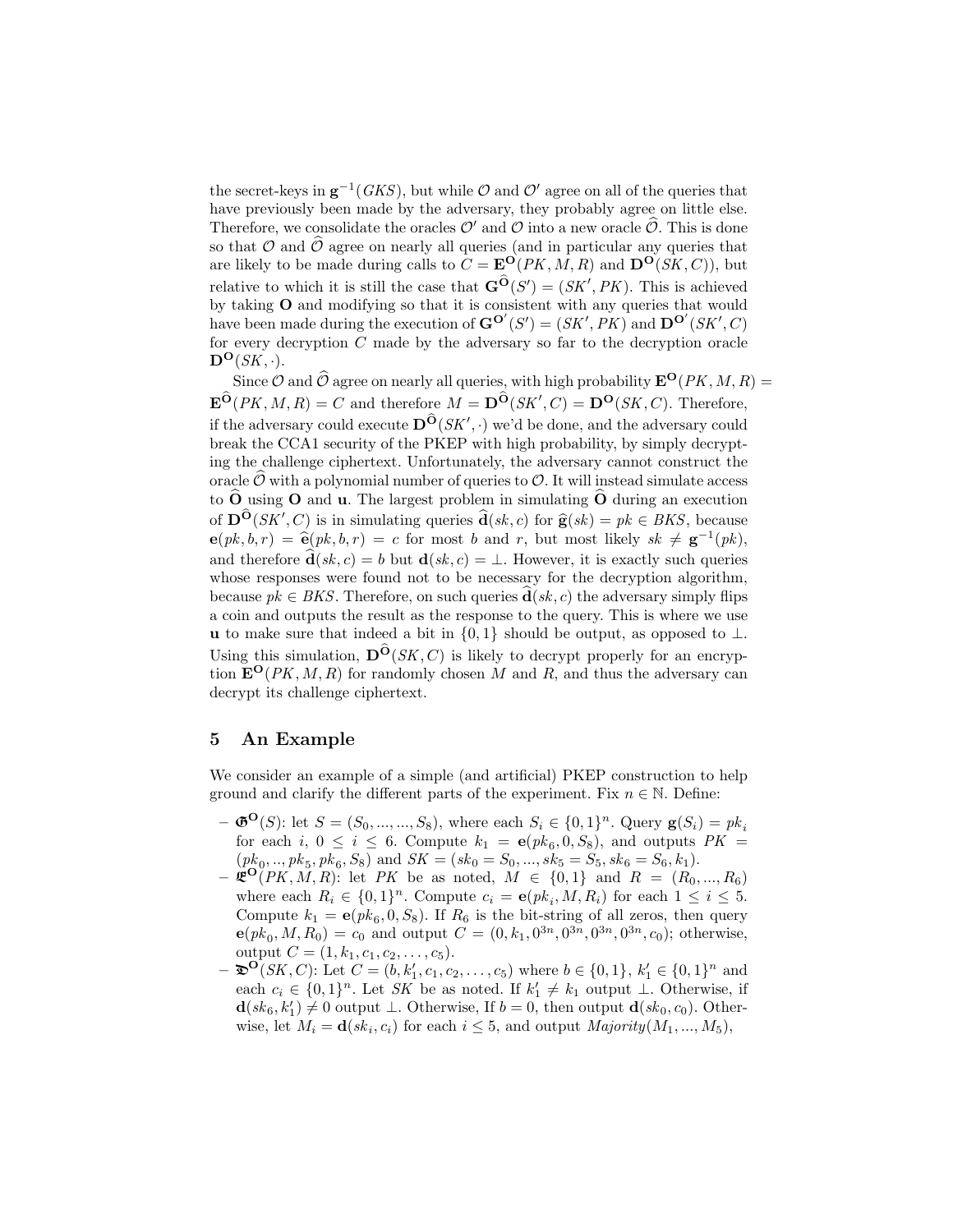Now consider a  $(PK, SK)$  generated by  $\mathfrak{G}^{\mathbf{O}}(S)$  as described above, and a CCA adversary attempting break the security of the scheme  $(\mathfrak{G}, \mathfrak{E}, \mathfrak{D})$  as prescribed by our experiments.

In the first part of our experiment the adversary will perform a large number of encryptions  $\mathfrak{E}^{\mathbf{O}}(PK, M, R)$  for randomly chosen M and R, and will observe queries of the form  $e(pk_i, *, *)$  made during such executions for  $1 \leq i \leq 6$ , but it is unlikely that queries  $e(pk_0, *, *)$  are observed. Thus it is unlikely the adversary will need  $pk_0$  to decrypt the challenge ciphertext and it can be ignored. The adversary also will observe the query  $e(pk_6, 0, S_8)$  with response  $k_1$ , and note that it will have to ensure the key it later constructs is consistent with this query/response.

In the second part of the experiment the adversary will attempt to determine  $sk_i$  for  $1 \leq i \leq 6$ . This will be done by encrypting random messages by executing  $\mathfrak{L}^{\mathbf{O}}(PK, M, R)$ , but replacing responses of queries of the form  $\mathbf{e}(pk_i, b, r)$  with responses to  $e(pk_i, b', r')$  where b' and  $r'$  are chosen randomly in a hybridization experiment. In this case the hybridization is over the  $pk<sub>i</sub>$ . In such an experiment, the resulting ciphertexts  $C'$  will either decrypt to the appropriate message  $M$ that was originally encrypted or it will not (note the adversary uses the decryption oracle to check this).

In our toy example, randomizing only the responses to all queries  $\mathbf{e}_{pk_i}$ ,  $i \in$  $\{1, 2\}$ , will result in proper decryptions, as the Majority function in  $\mathcal{D}$  acts as a form of error-correcting code. However, when responses to all queries of the form  $e_{pk_i}$ ,  $i \in \{1, 2, 3\}$ , are randomized, the result is occasional improper decryptions. The occasional improper decryption allows the adversary to determine  $sk_3$ . This is because the oracle w will provide a number of random encryptions of  $sk_3$ that can injected into modified executions of  $\mathbf{E}^{\mathbf{O}}(PK, M, R)$  as in the hybrid experiment. By determining if the ciphertexts produced by these executions of  $E$  decrypt properly the bits of  $sk_3$  can be retrieved. By the end of the second part of the experiment the adversary will have retrieved  $sk_i$  for  $3 \leq i \leq 6$ . Note that  $sk_i, 0 \leq i \leq 2$  will not be retrieved because of the error-correcting properties of the Majority function in  $\Sigma$ . Still, this is sufficient to decrypt on average and thus all the adversary will ask.

In the third part of the experiment the adversary must reconstruct the secretkey. Since it does not know  $sk_0, ..., sk_2$  it cannot reconstruct  $SK$ , but it can construct an  $SK'$  that is satisfactory to decrypt the challenge ciphertext. From observation it is clear that a secret-key of the form  $SK' = (s\vec{k}'_0, s\vec{k}'_1, sk'_2, sk_3, ..., sk_6, k_1)$ will decrypt the challenge ciphertext with high probability, only possibly failing in the unlikely event that the first bit of the challenge ciphertext is 0. The issue is automating the above construction. In order to do so the adversary essentially searches through all oracle/seed pairs  $(\widehat{O}, \widehat{S})$  in which the oracles are consistent with everything the adversary knows about  $\mathcal{O}$  (i.e.  $\mathbf{g}(sk_i) = pk_i$  for  $3 \leq i \leq 6$ and  $e(pk_6, 0, S_8) = k_1$ ) and that  $\mathbf{G}^{\bullet}(\widehat{S}) = (\widehat{SK}, PK)$ . Such a  $\widehat{SK}$  is then used by the adversary to decrypt its challenge ciphertext.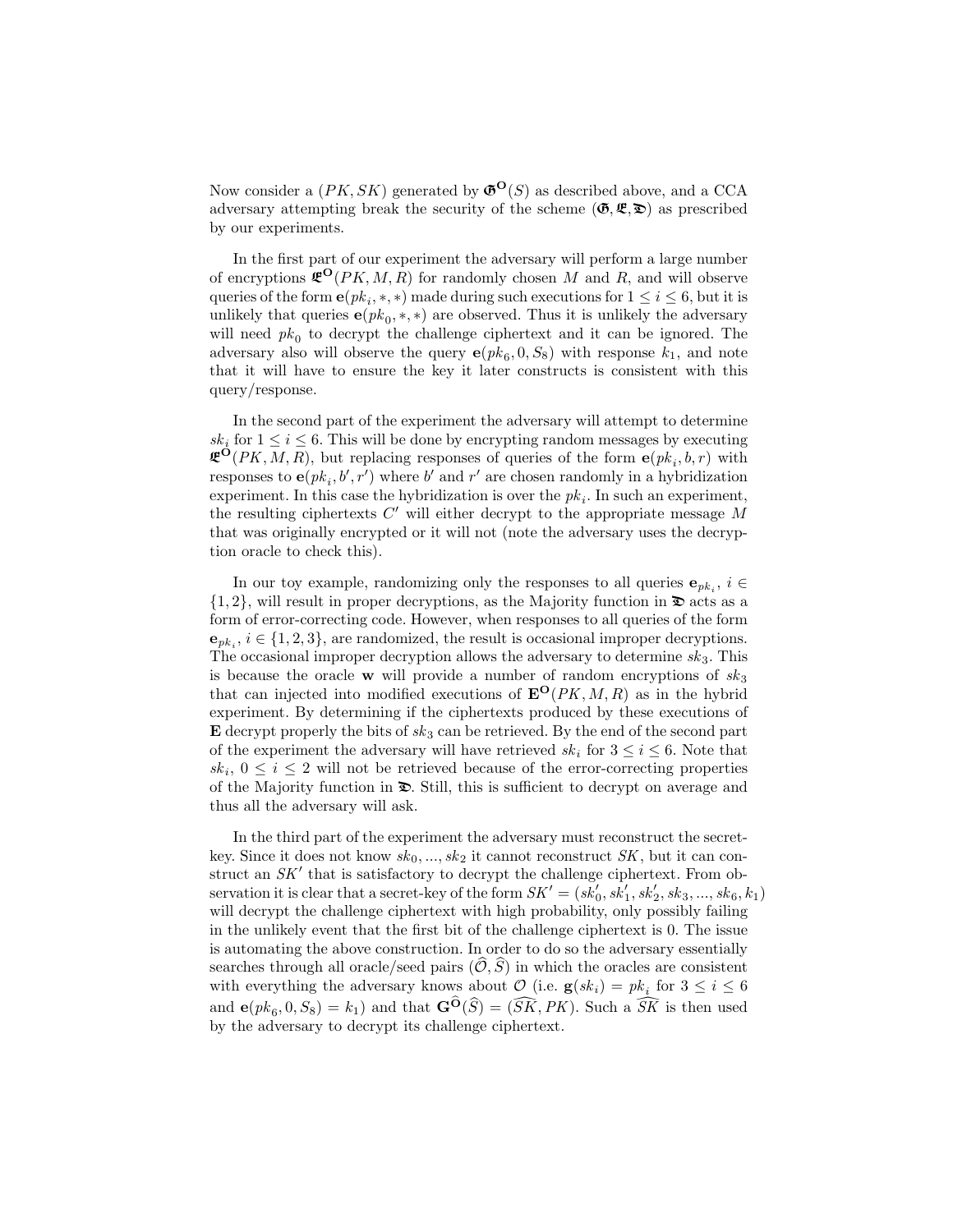# 6 The Complexity Theoretic Statements

A quick review of the experiment the adversary performs shows that the only situation in which the adversary uses more than a polynomial amount of computation is when it must select uniformly at random an oracle and seed pair  $(\mathcal{O}', S')$  from the set of *Valid Environments*. It selects such oracles and seeds based on them satisfying a polynomial number of local consistency constraints that are efficiently verifiable. Further, once this is done almost all of the oracle  $\mathcal{O}'$  is thrown out when the adversary consolidates  $\mathcal O$  with  $\mathcal O'$ . Therefore, the process of randomly selecting an oracle and seed could alternately be thought of as selecting an oracle 'stub' with corresponding seeds, where the oracle stub only specifies the oracle's values on those queries that are necessary to satisfy the constraints mentioned. Once such a stub had been selected, the oracle can be randomly extended to a full oracle if needed without changing the distribution. However, choosing such stubs can be thought of as uniformly at random selecting an  $\mathcal{NP}$  witness. Bellare, Goldreich and Petrank [5] show that if  $\mathcal{P} = \mathcal{NP}$ then one can efficiently and uniformly at random select  $\mathcal{NP}\text{-Witnesses.}$  Therefore, we can consider this result in the more traditional model of Impagliazzo and Rudich[23], and state the theorem in the traditional computational model, based on the assumption that  $P = \mathcal{NP}$ . Alternatively, following the lead of Simon [36], we can further embed a  $PSPACE$  oracle into our final oracle  $O$ . Since  $\mathcal{P}^{PSPACE} = \mathcal{NP}^{PSPACE}$  we get a restriction on black-box result in the standard computational model.

Acknowledgments We would like to thank Bill Aiello for posing the problem, and participating in the initial stages of this research. The third author would like to thank Charles W. Rackoff and Toniann Pitassi for many useful discussions.

## References

- 1. Miklós Ajtai and Cynthia Dwork. A public-key cryptosystem with worst-case/ average-case equivalence. In ACM, editor, Proceedings of the twenty-ninth annual ACM Symposium on the Theory of Computing: El Paso, Texas, May 4–6, 1997, pages 284–293, 1997. ACM order no. 508970.
- 2. B. Barak. How to go beyond the black-box simulation barrier. In Proceedings of the 42nd IEEE Symposium on Foundations of Computer Science, pages 106–115, 1109 Spring Street, Suite 300, Silver Spring, MD 20910, USA, 2001. IEEE Computer Society Press.
- 3. Boaz Barak. Constant-round coin-tossing with a man in the middle or realizing the shared random string model. In FOCS, pages 345–355. IEEE Computer Society, 2002.
- 4. M. Bellare, A. Desai, D. Pointcheval, and P. Rogaway. Relations among notions of security for public-key encryption schemes. In CRYPTO: Proceedings of Crypto, 1998.
- 5. Mihir Bellare, Oded Goldreich, and Erez Petrank. Uniform generation of npwitnesses using an np-oracle. Electronic Colloquium on Computational Complexity  $(ECCC), 5(32), 1998.$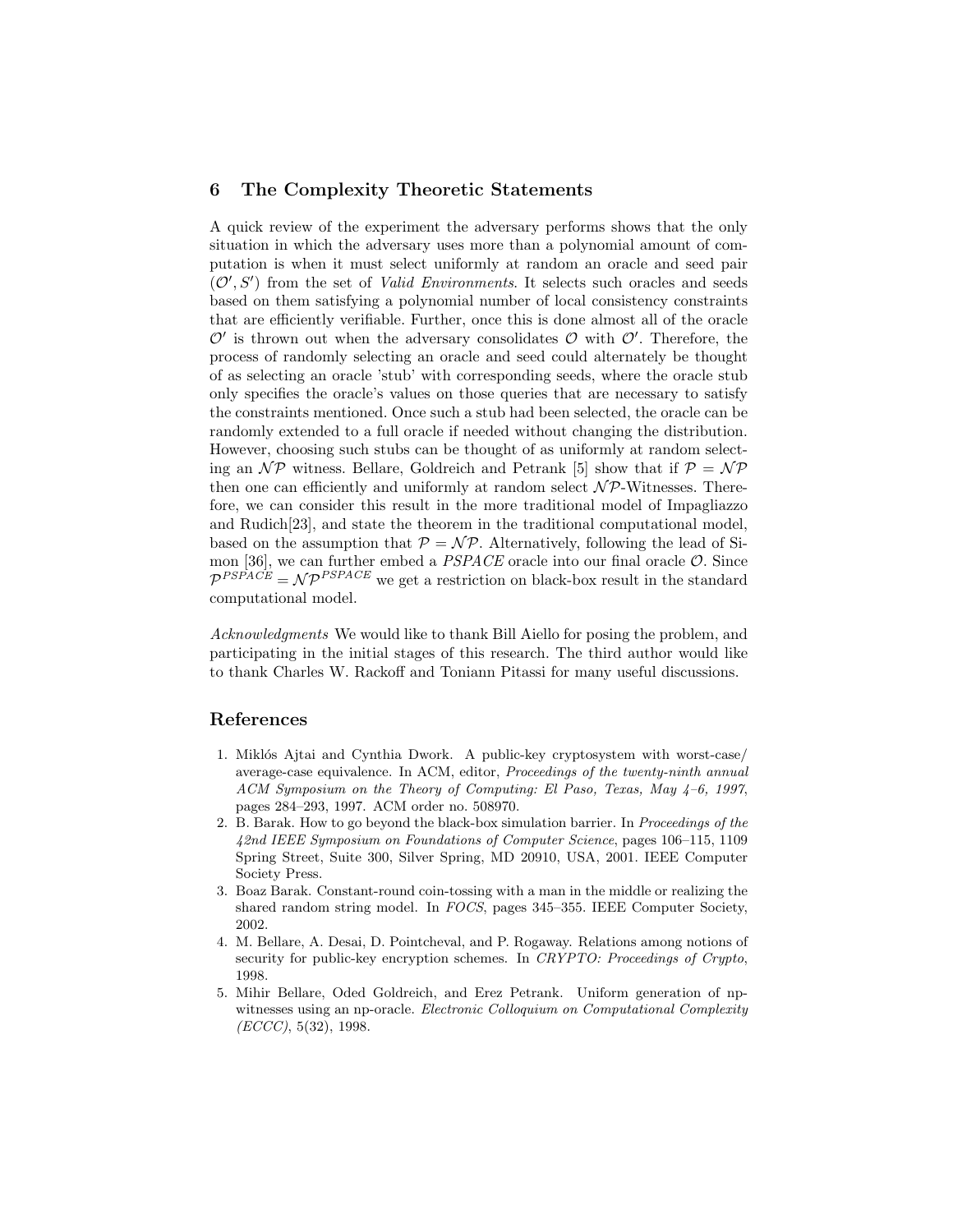- 6. Mihir Bellare, Shai Halevi, Amit Sahai, and Salil Vadhan. Many-to-one trapdoor functions and their relation to public-key cryptosystems. Cryptology ePrint Archive, Report 1998/019, 1998. http://eprint.iacr.org/.
- 7. Mihir Bellare and Phillip Rogaway. Optimal asymmetric encryption. Lecture Notes in Computer Science, 950:92–111, 1995.
- 8. Mihir Bellare and Amit Sahai. Non-malleable encryption: Equivalence between two notions, and an indistinguishability-based characterization. Lecture Notes in Computer Science, 1666:519–536, 1999.
- 9. Manuel Blum and Shafi Goldwasser. An efficient probabilistic public-key encryption scheme which hides all partial information. In G. R. Blakley and David Chaum, editors, Advances in Cryptology: Proceedings of CRYPTO 84, volume 196 of Lecture Notes in Computer Science, pages 289–299. Springer-Verlag, 1985, 19– 22 August 1984.
- 10. Ronald Cramer and Victor Shoup. A practical public key cryptosystem provably secure against adaptive chosen ciphertext attack. In CRYPTO '98: Proceedings of the 18th Annual International Cryptology Conference on Advances in Cryptology, pages 13–25, London, UK, 1998. Springer-Verlag.
- 11. Danny Dolev, Cynthia Dwork, and Moni Naor. Non-malleable cryptography (extended abstract). In Proceedings of the Twenty Third Annual ACM Symposium on Theory of Computing, pages 542–552, New Orleans, Louisiana, 6–8 May 1991.
- 12. E. Elkind and A. Sahai. A unified methodology for constructing publickey encryption schemes secure against adaptive chosen-ciphertext attack, 2004.
- 13. Eiichiro Fujisaki and Tatsuaki Okamoto. How to enhance the security of public-key encryption at minimum cost. In Hideki Imai and Yuliang Zheng, editors, Public Key Cryptography, volume 1560 of Lecture Notes in Computer Science, pages 53– 68. Springer, 1999.
- 14. R. Gennaro and L. Trevisan. Lower bounds on the efficiency of generic cryptographic constructions. In 41st Annual Symposium on Foundations of Computer Science, pages 305–313. IEEE Computer Society Press, 2000.
- 15. Rosario Gennaro, Yael Gertner, and Jonathan Katz. Lower bounds on the efficiency of encryption and digital signature schemes. In Proceedings of the thirty-fifth ACM symposium on Theory of computing, pages 417–425. ACM Press, 2003.
- 16. Y. Gertner, S. Kannan, T. Malkin, O. Reingold, and M. Viswanathan. The relationship between public key encryption and oblivious transfer. In IEEE, editor,  $41st$ Annual Symposium on Foundations of Computer Science, pages 325–335. IEEE Computer Society Press, 2000.
- 17. Y. Gertner, T. Malkin, and O. Reingold. On the impossibility of basing trapdoor functions on trapdoor predicates. In IEEE, editor, 42nd IEEE Symposium on Foundations of Computer Science, pages 126–135. IEEE Computer Society Press, 2001.
- 18. Yael Gertner, Tal Malkin, and Steve Myers. Towards a separation of semantic and cca security for public key encryption. Cryptology ePrint Archive, 2006. http://eprint.iacr.org/.
- 19. O. Goldreich, S. Goldwasser, and S. Micali. How to construct random functions. Journal of the ACM, 33(4):792–807, 1986.
- 20. Oded Goldreich and Leonid A. Levin. A hard-core predicate for all one-way functions. In Proceedings of the Twenty First Annual ACM Symposium on Theory of Computing, pages 25–32, Seattle, Washington, 15–17 May 1989.
- 21. Shafi Goldwasser and Silvio Micali. Probabilistic encryption. Journal of Computer and System Sciences, 28(2):270–299, 1984.